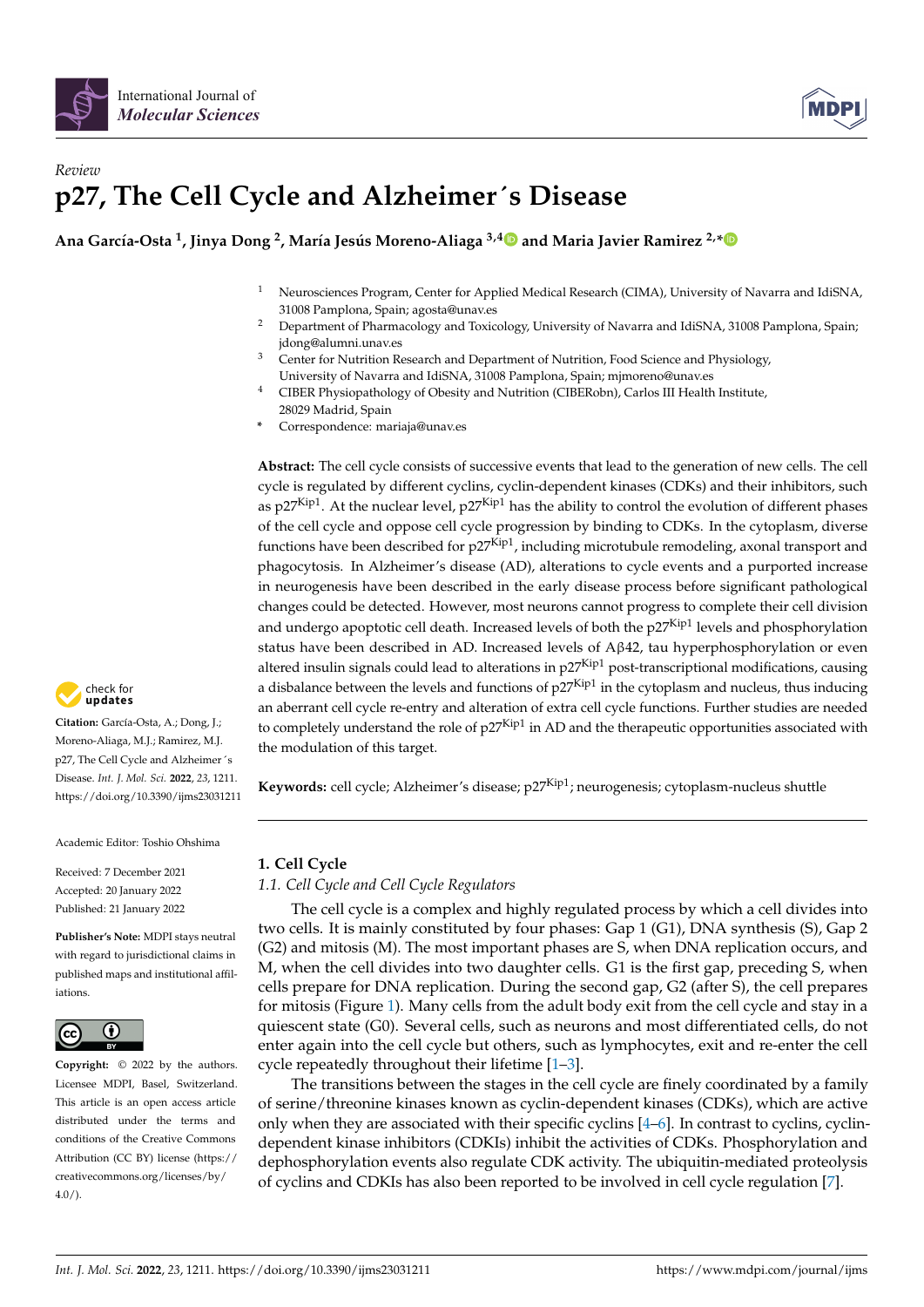<span id="page-1-0"></span>

**Figure 1.** A scheme showing the canonical cell cycle and its main regulatory mechanisms [8,9]. **Figure 1.** A scheme showing the canonical cell cycle and its main regulatory mechanisms [\[8,](#page-10-0)[9\]](#page-10-1).

Each CDK is able to associate with different cyclins with a specific role in each phase. Each CDK is able to associate with different cyclins with a specific role in each phase. For instance, when a cell is withdrawn from the quiescent state and enters the G1 phase, For instance, when a cell is withdrawn from the quiescent state and enters the G1 phase, Dtype cyclins (D1, D2, D3) bind and activate CDK4/6; these active complexes phosphorylate<br>type cyclins the utilis label and (Db) was the family which alone a mastiga applitude of the ylate and inactive the retinoblastoma (Rb) protein family, which plays a negative regula-cell cycle. The phosphorylation of the Rb protein leads to the release of transcription factor exists the phosphorylation of the Rb protein leads to the release of transcription ractor<br>E2F1 from its transcriptionally repressive complex, allowing the transcription of genes and E2F1 from its transcriptionally repressive complex, allowing the transcription of genes and the synthesis of the proteins necessary for DNA replication [\[10\]](#page-10-2). During the late G1 phase, tion of genes and the synthesis of the proteins necessary for DNA replication [10]. During cyclin E associates with CDK2 to progress through the S phase, subsequently binding to the late G1 phase, cyclin E associates with CDK2 to progress through the S phase, subse-cyclin A during the early S phase and promoting DNA synthesis and replication [\[7,](#page-9-4)[11\]](#page-10-3). and inactive the retinoblastoma (Rb) protein family, which plays a negative regulation of the

quently binding to cyclin A during the early S phase and promoting DNA synthesis and Cyclin A also binds to CDK1; the CDK1/cyclin A complex is necessary for the transition from the G2 to the M phase. Cyclin A is degraded after prometaphase by a polyubiquitination-dependent mechanism [\[7\]](#page-9-4). CDK1 then associates with cyclin B to initiate the mitotic program by the phosphorylation of selected proteins. Subsequently, cyclin B is degraded by ubiquitin-mediated proteolysis, which is necessary to exit the M  $\frac{1}{2}$  by the phosphorylation of selected proteins. Subsequently, cyclin B is  $\frac{1}{2}$  is  $\frac{1}{2}$  is  $\frac{1}{2}$  is  $\frac{1}{2}$  is  $\frac{1}{2}$  is  $\frac{1}{2}$  is  $\frac{1}{2}$  is  $\frac{1}{2}$  is  $\frac{1}{2}$  is  $\frac{1}{2}$  is  $\frac{1}{2}$  phase [\[7,](#page-9-4)[12\]](#page-10-4).

The activity of the CDKs/cyclin complexes can be inhibited by CDKIs, which are classified into two families: INK4 (p15<sup>Ink4b</sup>, p16<sup>Ink4a</sup>, p18<sup>Ink4c</sup> and p19<sup>Ink4d</sup>) and CIP/KIP (p21<sup>Cip1</sup>, p27<sup>Kip1</sup> and p57<sup>Kip2</sup>). Members of the INK family bind specifically to CDK4/6, preventing its interaction with cyclin D and regulating the quiescent state. By contrast, members of the CIP/KIP family have the ability to inhibit all cyclin/CDK complexes, including the CDK2/cyclin E, CDK2/cyclin A, CDK1/cyclin A and CDK1/cyclin B com-plexes [\[13,](#page-10-5)[14\]](#page-10-6). p21 and p27 can bind and inhibit the cyclin E-CDK2 and cyclin A-CDK2 complexes and will stop the cell [cyc](#page-10-7)le at G1 [15]. In addition to the function of inhibiting cyclin-CDK activity, nuclear CIP/KIP proteins have alternative roles, such as regulators of nuclear import, apoptosis and cell motility, when they are located in the cytoplasm [16].

The deregulation of the cell cycle at any stage can result in a series of disorders, including cancer and neurodegenerative diseases among others [13]. In this context, it is relevant to mention cellular senescence, which is characterized by a stable cell cycle arrest, in which cells are unable to proliferate in response to mitogenic stimuli and optimal growth conditions [17]. Despite being in an arrested state, senescent cells are viable although they exhibit dramatic changes in gene expression and metabolic alterations as well as possessing a complex senescence-associated secretory phenotype [\[17\]](#page-10-9). In senescence cells, growth arrest occurs in the G1 and probably in the G2 cell cycle phases and seems to be mainly mediated by the  $p53/p21^{WAF/CIP1}$  and  $p16^{INK4}/pRb$  pathways [\[18](#page-10-10)[,19\]](#page-10-11). Growing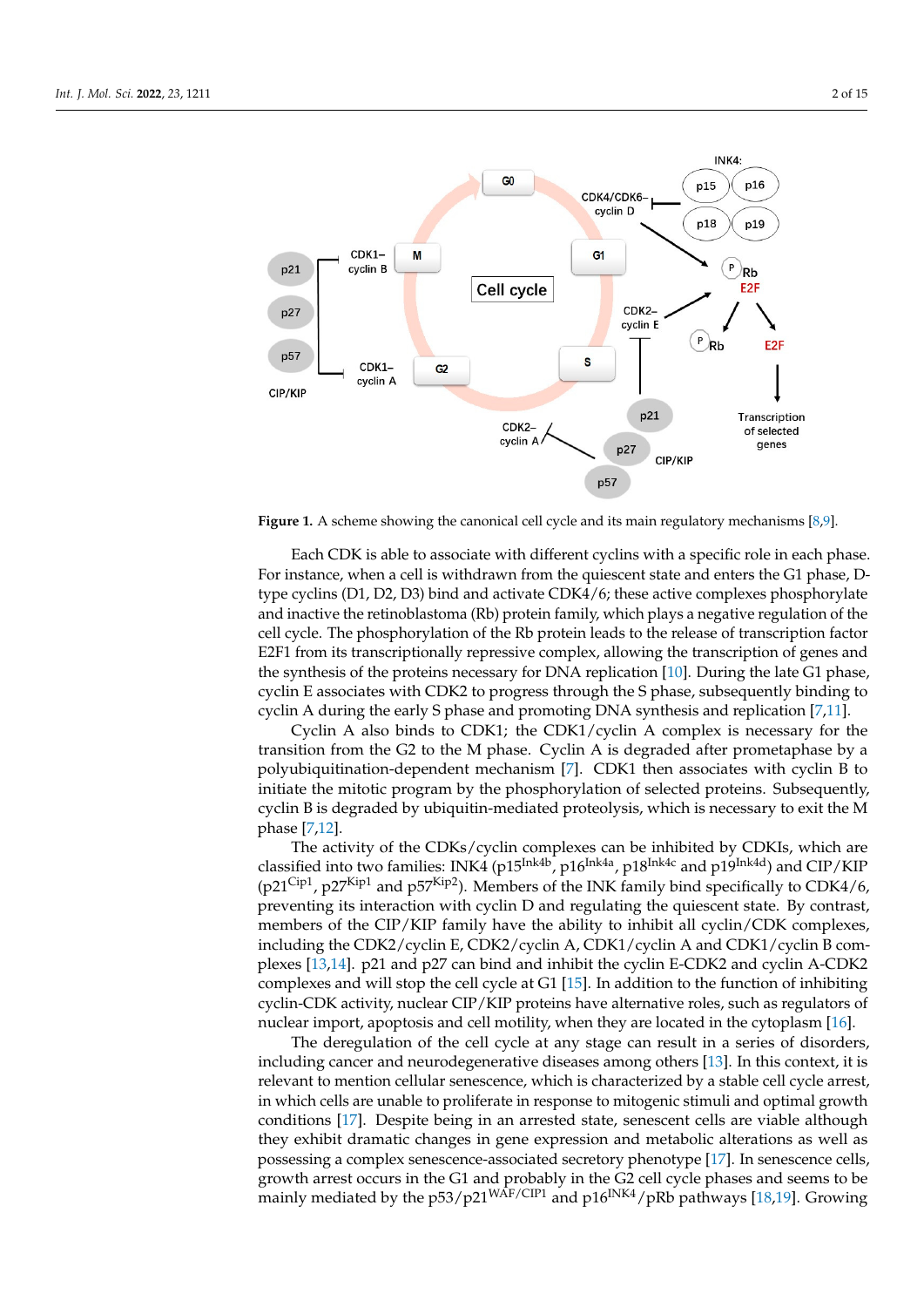evidence indicates that senescence cells contribute to aging and the development of agerelated disorders, including chronic inflammation, Alzheimer's disease and cardiovascular disorders [\[20–](#page-10-12)[22\]](#page-10-13).

## *1.2. Cell Cycle and Neurogenesis*

Neurogenesis is the process of division of the neural stem cells (NSCs) and progenitor cells into daughter cells that migrate to corresponding brain areas and give rise to new neurons. It is linked to the cell cycle and is a crucial process in developing brains but it also takes place in adult brains where neurogenesis is required for the proper functioning of the mature neural network [\[23\]](#page-10-14).

After the cell cycle withdrawal, newly generated neurons activate different programs of differentiation and migration [\[24\]](#page-10-15). Once the neurons are fully differentiated, they are considered post-mitotic cells and remain in a quiescent differentiated state (G0). They lose their capacity for cell cycle re-entry, which is probably promoted by changes in the expression of region-specific CDKIs [\[25](#page-10-16)[,26\]](#page-10-17). However, the expression of cell cycle regulators persist after differentiation and are expressed in a manner that cannot be solely accounted for by differences in cell cycle rates [\[27\]](#page-10-18), indicating that its role in neurogenesis is not only linked to cell cycle regulation. An increasing body of evidence has demonstrated that CDKIs have cell cycle-independent functions to coordinate cell cycle exit and neuronal differentiation, maturation and migration [\[28\]](#page-10-19).

The majority of neuronal cells in the adult brain are fully differentiated and neurogenesis only persists in restricted brain areas; namely, the subventricular zone (SVZ) of the lateral ventricles and the subgranular zone (SGZ) of the hippocampal dentate gyrus (DG), the two main neurogenic niches [\[29\]](#page-10-20).

The SVZ is the largest area in the adult brain where neurogenesis occurs; the resident neural stem cells (NSC) are primary progenitor cells that undergo numerous stages to finally originate mature neurons, astrocytes and oligodendrocytes [\[30\]](#page-10-21). The cells born in the adult SVZ (NSC, type B1 cells) express GFAP and can divide symmetrically and asymmetrically. Asymmetrical division commits to intermediate progenitors called type C cells, which after a mitotical division give rise to migratory neuroblasts (type A cells). The neuroblast, after one or two round divisions, exits the cycle, migrates towards the olfactory bulb and becomes newborn neuronal cells (post-mitotic immature neurons). A small group of these cells will survive and subsequently differentiate into granule cells [\[31\]](#page-10-22). A high expression of the CDK inhibitor p57 and p18-induced cell cycle arrest is required to maintain the production of undifferentiated NSC cells, inhibiting proliferation and differentiation [\[32,](#page-10-23)[33\]](#page-10-24).

The SVZ gives rise mostly to dopaminergic and  $\gamma$ -aminobutyric acidergic (GABAergic) interneurons that migrate from the rostral migratory stream and integrate into the olfactory bulb, playing an important role in the development of optimal olfactory circuitry where they participate in the processing of sensory inputs [\[34](#page-10-25)[,35\]](#page-10-26). In physiological conditions, Type B1 cells also give rise to a few oligodendrocytes and astrocytes but in case of brain injury can produce more astrocytes that migrate to the damaged area [\[36\]](#page-10-27).

In the SGZ, type 1 cells (radial glia-like precursors) divide asymmetrically, giving rise to transit amplifying cells (type 2 cells, GFAP-negative), which are highly proliferative. After several days of division, these generate type 3 cells that enter into a post-mitotic stage characterized by the expression of neuronal nuclei (NeuN) and calretinin (CR) [\[37](#page-11-0)[,38\]](#page-11-1). Newly generated granule cells migrate radially into the granular cell layer where they develop dendrites and differentiate into glutamatergic granule cells, which are integrated into the neural circuitry of the hippocampus [\[39](#page-11-2)[–41\]](#page-11-3). The degree of adult neurogenesis in the dentate gyrus correlates with the performance of animal models in hippocampusdependent learning tasks [\[42](#page-11-4)[,43\]](#page-11-5), which suggests that neurogenesis is linked to memory and learning processes. Likewise, a decrease in neurogenesis in the DG during aging may contribute to age-dependent cognitive decline, tau hyperphosphorylation and a risk of Alzheimer's disease [\[44–](#page-11-6)[47\]](#page-11-7).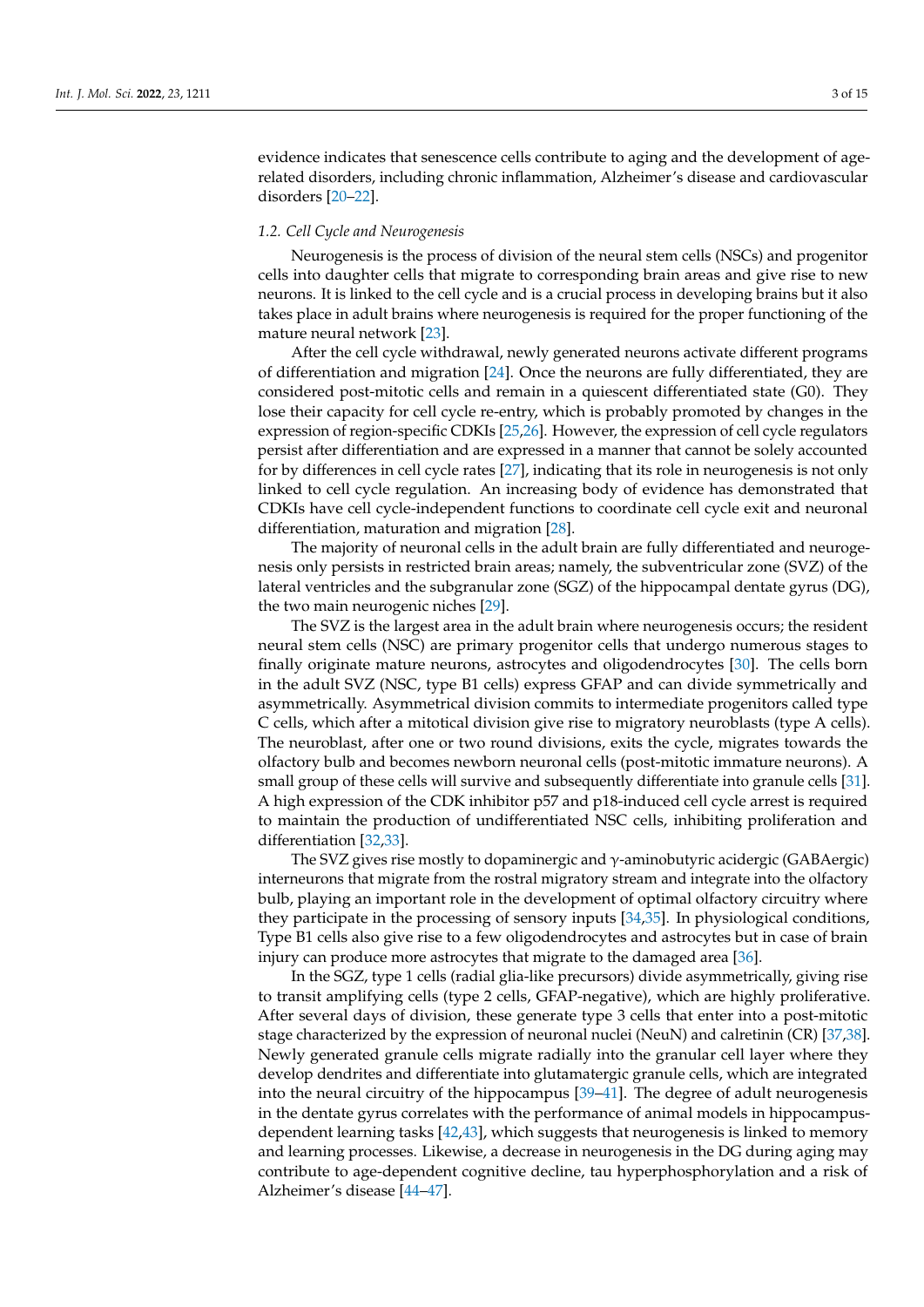Under physiological conditions, neurogenesis in the hippocampus is a dynamic and well-controlled process but it can be increased or decreased in different conditions, such as by physical activity or by irradiation, respectively [\[48](#page-11-8)[–50\]](#page-11-9). Different pathological conditions, including psychiatric diseases, strokes or neurodegenerative disorders can also modulate neurogenesis [\[51,](#page-11-10)[52\]](#page-11-11).

In the last decades, new neurogenesis areas have been described in the adult mammalian brain in the hypothalamus, substantia nigra, striatum and amygdala [\[53](#page-11-12)[–56\]](#page-11-13). However, these studies are still incomplete and more research is needed to confirm that neurogenesis takes place in these areas [\[57\]](#page-11-14). There are still many open questions related to adult neurogenesis. Discrepancies and differences between studies, probably due to technical problems, together with the very low number of newly generated neurons incorporated into the neuronal circuit make neurogenesis one of the most discussed topics in neuroscience.

To summarize, neurogenesis involves, in cell cycle terms, re-entering and exiting the cell cycle. The SVZ and DG are the two main neurogenic niches. The modulation of cell cycle components is not only related to the number of cells (proliferation) but also to cell linage differentiation.

#### *1.3. Cell Cycle and AD*

Alzheimer's disease (AD) is a neurodegenerative disease and the most common cause of dementia in late life. Most of the people affected are over 65 years of age and the prevalence raises dramatically between 65 and 85 years [\[58\]](#page-11-15). Brain lesions start long before the onset of cognitive problems; this is named the preclinical phase of the disease. The disease progresses with the deposition of β-amyloid (Aβ) in senile plaques and the formation of intracellular neurofibrillary tangles (NFTs) composed of the hyperphosphorylated tau protein. The hippocampus is one of the brain areas that earliest exhibits the damage and as the disease progresses, it spreads to other cortical areas (frontal and entorhinal cortex and another limbic areas), triggering a significant reduction in neuronal density in various regions [\[59](#page-11-16)[,60\]](#page-11-17). When a massive loss of neurons takes place, the disease becomes symptomatic, starting with a slight cognitive decline of recently acquired information. It becomes worse with time, severely affecting cognitive dysfunction and other abnormal behaviors. In the late stage of the disease, the brain function continues to decline and the disease affects the autonomy of these patients [\[61\]](#page-11-18). The diagnosis of AD is based on different tests but a complete certain diagnosis can only be achieved by a post-mortem observation of the brain parenchyma and the presence of senile plaques and neurofibrillary tangles made up by the hyperphosphorylated tau protein (p-tau) [\[62\]](#page-11-19).

Despite progress in the field, the precise pathogenic mechanisms of the neurodegenerative processes leading to AD remain elusive. In 1990, patients with Down syndrome showed AD-like dementia symptoms, starting the hypothesis that the aneuploidy (chromosome 21 trisomy) was causal to AD and a mutation in the genes involved in the cell cycle could lead to AD development [\[63\]](#page-12-0). More recent evidence, including -omics data from AD patients, has shown that an abnormal activation of the cell cycle components can contribute to neuronal death in AD [\[64](#page-12-1)[–68\]](#page-12-2). Furthermore, these cycle event alterations are found in the early disease process of AD before significant pathological changes occur [\[69–](#page-12-3)[72\]](#page-12-4). These data suggest that a group of neurons newly enter a defective cell cycle and most of them cannot progress to complete their cell division, thus undergoing apoptotic cell death [\[73\]](#page-12-5). Despite other studies reporting conflicting results [\[74,](#page-12-6)[75\]](#page-12-7), solid evidence supports the idea of increased aneuploidy in the neurons of AD patients. Interestingly, 13 out of the 37 genes that are frequently mutated in AD are functionally involved in the regulation of the cell cycle or mitosis (review in [\[76\]](#page-12-8)).

p53 is a transcription factor that regulates the expression of the genes involved in critical cellular functions, such as cell cycle re-entry, DNA damage repair, developmental differentiation and senescence [\[77\]](#page-12-9). It has the ability to promote cell cycle arrest in several cell types and apoptosis in others. It is known as the "guardian of the genome" to limit the deleterious consequences of mutation [\[78\]](#page-12-10). During the development of the central nervous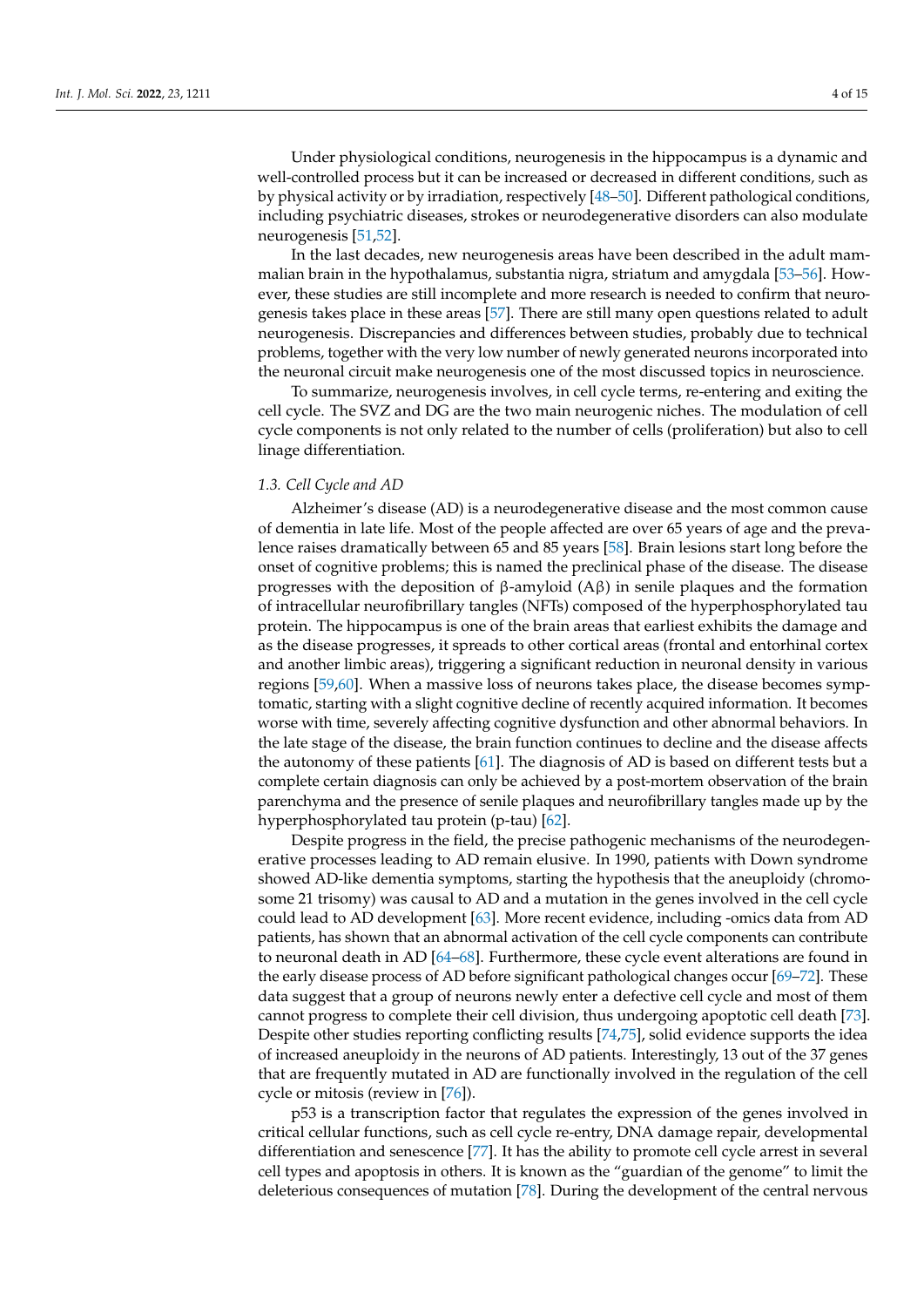system (CNS), p53 is expressed in neuroblasts and is downregulated when migrating neurons reach their place [\[79\]](#page-12-11). In physiological conditions, p53 is maintained at low basal levels and its dysfunction has detrimental consequences, including cancer, metabolic disorders and neurodegenerative diseases. Elevated p53 immunoreactivity has been observed in sporadic and familial AD and in animal models [\[80,](#page-12-12)[81\]](#page-12-13). p53 expression increases in parallel with an intracellular accumulation of  $A\beta$  [\[82\]](#page-12-14) and induces tau phosphorylation in HEK293a cells [\[81\]](#page-12-13). It has been demonstrated that p53 oligomerizes in AD brains and interacts with tau oligomers, triggering the loss of the nuclear p53 function and contributing to AD pathology [\[83\]](#page-12-15).

Interestingly, regulators of the cell cycle—including CDKs, CDKIs and p53—also regulate the autophagic processes [\[84](#page-12-16)[,85\]](#page-12-17), indicating that autophagy is intimately connected to the cell cycle [\[86\]](#page-12-18). Autophagy is also a basic physiologic process crucial to maintaining cellular homeostasis by clearing protein aggregates. AD, in common with other neurodegenerative diseases, is linked to the accumulation of misfolded proteins, suggesting that autophagy dysfunction probably contributes to AD pathogenesis [\[87](#page-12-19)[–89\]](#page-12-20).

Various studies have reported the overexpression of cell cycle protein regulators, such as CDKs, in the vicinity of NFTs and senile plaques in the post-mortem brains of AD patients [\[68,](#page-12-2)[90\]](#page-13-0), indicating that the overexpression of the regulators of the cell cycle may be a characteristic feature of AD. Consistently, the administration of CDKIs (inhibitors of CDK1, 2, 4, 5, 7, 9) ameliorated AD symptoms in animal models [\[91–](#page-13-1)[96\]](#page-13-2), corroborating that the cell cycle and mitosis play an important role in AD development and could become important targets of drug research. In this sense, CDKIs have been suggested to be of potential relevance in the treatment of AD [\[93\]](#page-13-3).

Altogether, the connection between neuronal loss and cell cycle re-entry in AD has been described. Although the underlying mechanism of cycle re-entry in AD is not completely understood, the role of  $A\beta$  as a trigger of this aberrant cell cycle re-entry in post-mitotic neurons can be hypothesized, which in turn can initiate apoptotic neuronal death.

### **2. p27Kip1**

# *2.1. p27Kip1 and Its Role in the Cell Cycle Progression*

The cyclin-dependent kinase inhibitor  $p27^{Kip1}$  (named p27) participates in many biological processes, such as cell proliferation, differentiation, migration and apoptosis [\[97\]](#page-13-4). p27 has been extensively studied for its role in cancer as a tumor suppressor [\[98\]](#page-13-5). It plays fundamental roles in all phases of the cell division cycle. Specifically, nuclear p27 inhibits cell cycle progression and makes the cell susceptible to quiescence, apoptosis and/or senescence. Extensive studies have been conducted in this regard. p27 is expressed in the quiescent stem cells of the adult hippocampus and is induced in immature neurons upon differentiation, suggesting that p27 can act as a controller of the cell cycle exit and differentiation, keeping adult hippocampal stem cells out of the cycle [\[99\]](#page-13-6). Hörster et al. [\[100\]](#page-13-7) analyzed the role of p27 in the transition of precursor cells to post-mitotic maturation in adult hippocampal neurogenesis. In the DG, p27 shows a strong nuclear expression in early post-mitotic neurons (type 3 and a few type 2) and it has a lower or an absent expression in radial glia-like precursor cells (type 1) and type 2 cells with no expression in granule cells. Thus, the p27 nuclear function may have a transitory role in late proliferative and early post-mitotic phases of neurogenesis. Neurogenesis was abrogated in p27<sup>-/-</sup> mice whereas the content of proliferating cells was promoted [\[100\]](#page-13-7). Concerning neurogenesis, p27 plays an important role in adult brain neurogenesis and the deletion of p27 impaired neurogenesis due to the increase of intermediate progenitor cells [\[101](#page-13-8)[,102\]](#page-13-9).

Mechanistically, p27 prevents the G1/S transition by repressing the CDK2-cyclin E and CDK4-cyclin D complexes [\[103\]](#page-13-10). It also participates in the control of the G2 and M phases [\[103,](#page-13-10)[104\]](#page-13-11). A depletion of p27 protein in the late G1 phase promotes the transition to the S phase [\[105\]](#page-13-12), allowing cell division progress. p27 protein levels are controlled through the regulation of translation and ubiquitination-dependent protein degradation. The levels of p27 decrease when the cells exit the quiescent state due to this ubiquitin-mediated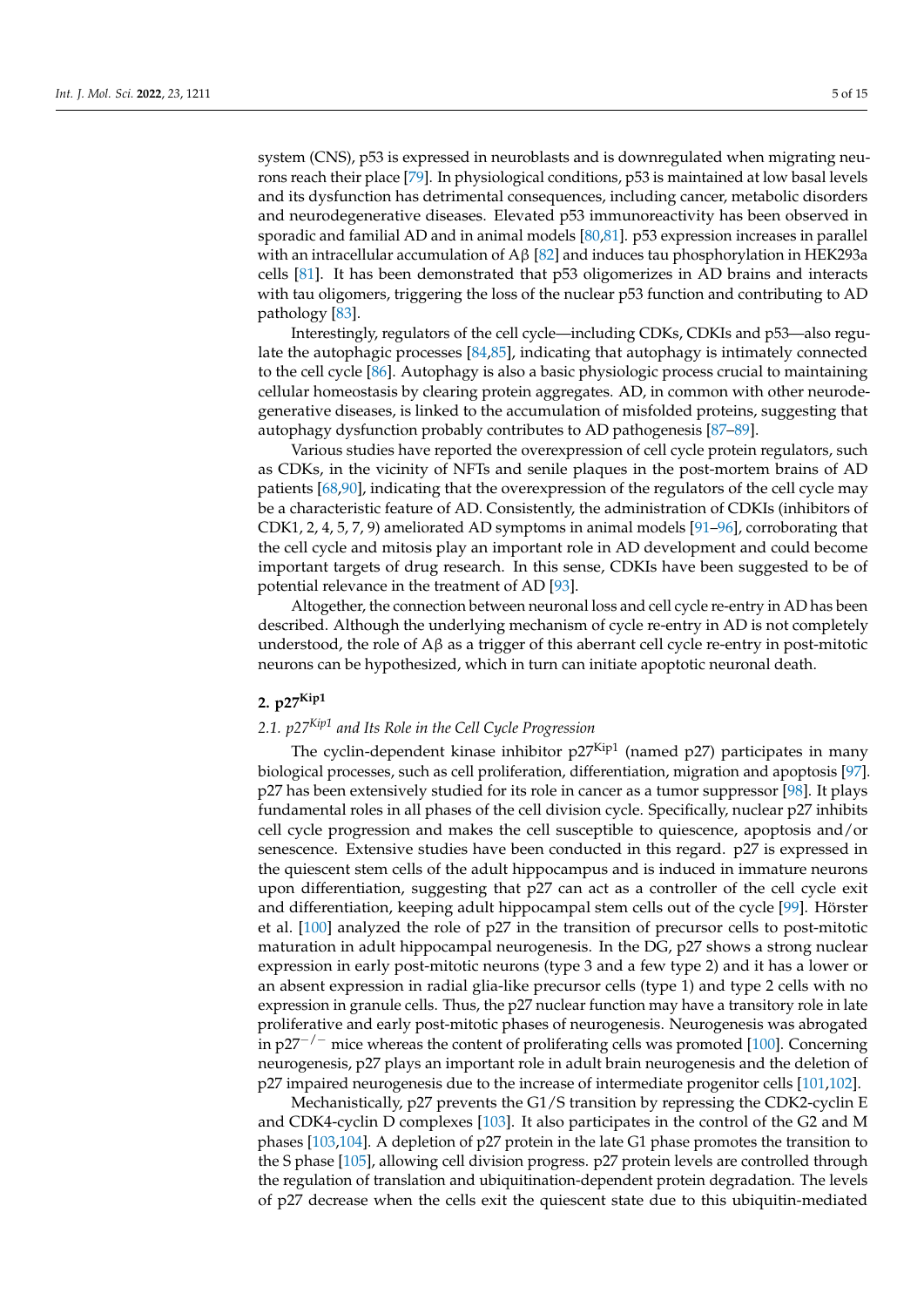degradation but the levels of p27 can also increase in response to anti-proliferative signals, such as serum starvation [\[106\]](#page-13-13).

In summary, p27 is a key regulator of cell proliferation. When p27 binds to and inhibits cyclin-CDK, it arrests the cell cycle and opposes cell cycle progression.

### *2.2. Extra Cell Cycle Regulatory Functions of p27*

To control the progression of the cell cycle in the nucleus, several cell cycle-related proteins, including p27, have an extra cell cycle regulatory function after exiting from the cell cycle [\[107\]](#page-13-14). These functions include regulating cytoskeletal organization, proliferation, differentiation and apoptosis. In most tumors, nuclear p27 regulates the cell cycle, which leads to the growth inhibition of cancer cells whereas in the cytoplasm, it is oncogenic. In cortical neurons treated with  $A\beta 42$ , the overexpression of p27 induces apoptosis through the stabilization of the CDK5-cyclin D complex as this stabilization prevents the interaction of CDK5-p35 [\[108\]](#page-13-15).

The activity of p27 is mainly dependent on post-translational modifications, such as phosphorylation and others (for example, ubiquitination and acetylation), on different residues and on their subcellular (nuclear vs. cytoplasmic) localization [\[104\]](#page-13-11). The phosphorylation of p27 determines its degradation by the ubiquitin system and the sequestration in the cytoplasm, precluding its nuclear function as a CDK inhibitor [\[109\]](#page-13-16). p27 is phosphorylated on many sites, including tyrosine (Tyr(Y)74,88,89), threonine (Thr157,187,198) and Ser10 (Table [1\)](#page-5-0).

As shown in Figure [2,](#page-6-0) when the cell enters the G1 phase, the phosphorylation of p27 on Ser10 by AKT (protein kinase B), CDK5 or KIS (kinase interacting stathmin) promotes the exportation of p27 from the nucleus to the cytoplasm by CRM1 (chromosome region maintenance 1), a carrier protein for nuclear export [\[110\]](#page-13-17). When p27 stays in the cytoplasm, Ser10 phosphorylation allows KPC (ubiquitylation promoting complex)-dependent degradation. Furthermore, CDK5 stabilizes p27 through Ser10 phosphorylation, increasing the p27 protein in the cytoplasm. Therefore, CDK5 is an unconventional cyclin-dependent kinase and is neuron-specific, able to phosphorylate p27 both at Ser10 in the N-terminal as well as at Thr187 in the C-terminal [\[5,](#page-9-5)[111\]](#page-13-18). Other phosphorylation sites are at Thr157 and Thr198, which avoid nuclear import and result in the cytoplasmatic location of p27. This phosphorylation can be induced by AKT, AMPK, p90 ribosomal protein S6 kinases, serum glucocorticoid-inducible kinase (SGK) or PIM (proto-oncogene serine/threonine-protein kinase) [\[111–](#page-13-18)[113\]](#page-13-19).

| <b>Subcellular Localization</b> | Phosphorylate Site                | Phosphorylated by                           | <b>Function</b>                                  |
|---------------------------------|-----------------------------------|---------------------------------------------|--------------------------------------------------|
| Nuclear                         | Thr187                            | CDK2-cyclin E; MERK/EK;<br>CDK <sub>5</sub> | Degradation by Skp2 [109]                        |
| Nuclear, cytoplasmatic          | Ser <sub>10</sub>                 | AKT; CDK5                                   | Nuclear export [110,111]                         |
| Cytoplasmatic                   | Thr198 or/and Thr157              | AKT; AMPK; GSK;<br><b>MERK-ERK</b>          | Blocked nuclear import [109]                     |
| Cytoplasmatic                   | Thr198 and Ser10                  | AKT; AMPK; CDK5;<br><b>MERK-ERK</b>         | Microtubes and actin<br>organization [114,115]   |
| Cytoplasmatic                   | Independent of<br>phosphorylation |                                             | Axonal transport via<br>stabilization ATA1 [116] |
| Cytoplasmatic                   | Independent of<br>phosphorylation |                                             | Increment autophagy via<br>LAMTOR1 [117]         |

<span id="page-5-0"></span>**Table 1.** Phosphorylation sites of  $p27^{Kip1}$ : its role in cellular localization and function.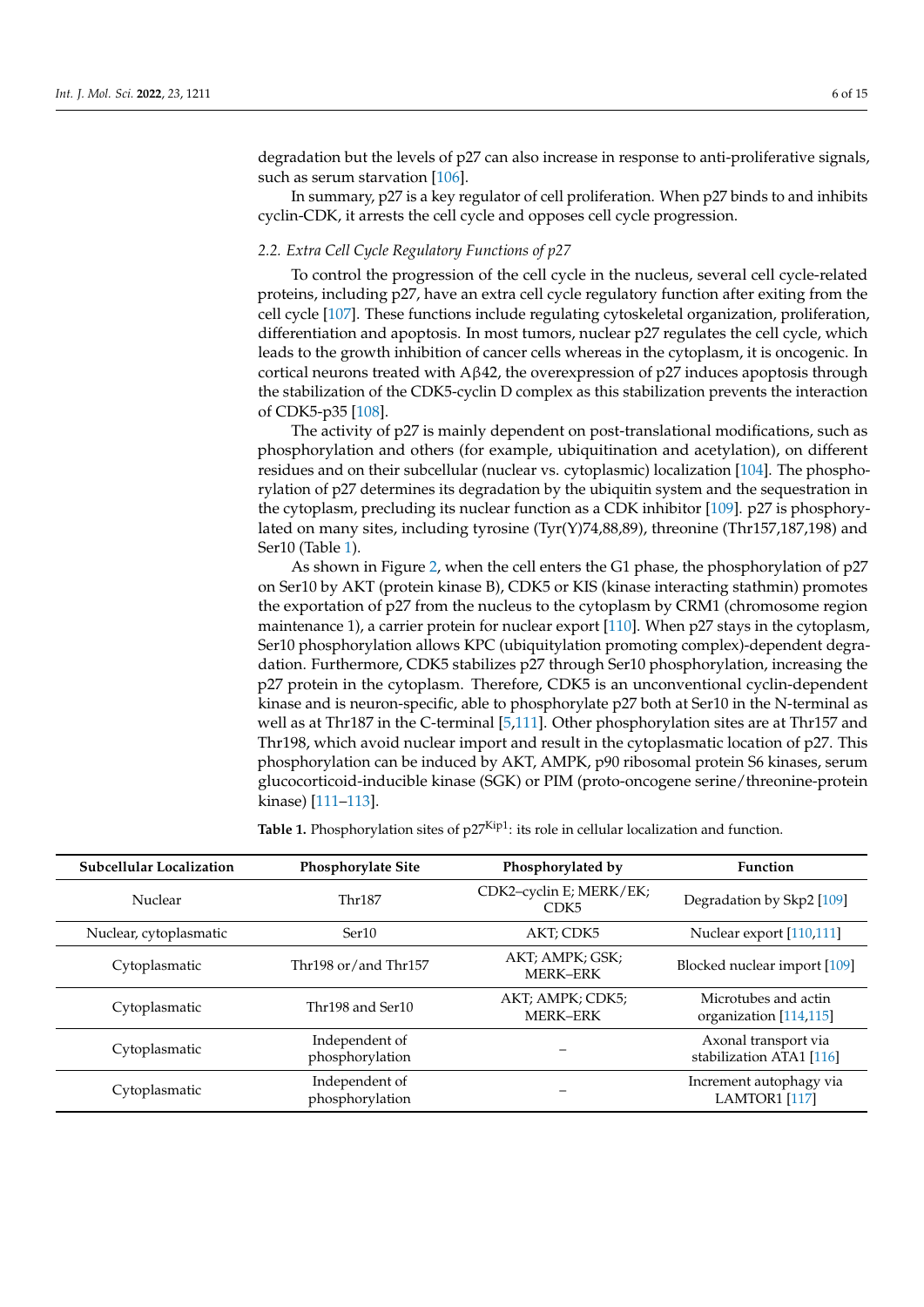<span id="page-6-0"></span>

**Figure 2.** Post-translational modifications of  $p27$ Kip1 lead to changes in its function and alter its subcellular localization. The phosphorylation of p27Kip1 at Thr187 promotes its degradation in the nucleus. Phosphorylation of p27<sup>kip1</sup> at Ser10 promotes exportation to the cytoplasm by CRM1. Once in the cytoplasm,  $p27<sup>Kip1</sup>$  can be degraded or can undergo different phosphorylations. Phosphorylation at Thr157 or Thr198 avoids nuclear reimportation. Cytoplasmic functions include microtubules actin organization, axonal transport or involvement in autophagy. and actin organization, axonal transport or involvement in autophagy.

In the cytoplasm, p27 associates with microtubules and it is required for proper axonal transport, neuronal migra[tion](#page-13-20) and dendritic spine formation [\[114](#page-14-1)-116]. The phosphorylation of p27 at Thr198 by RSK1 induces the interaction with RhoA and a subsequent reduction in RhoA-GTP binding, promoting cell migration and motility [[118\].](#page-14-3) In cortical interneurons, p27 regulates nucleokinesis and promotes tangential migration and neurite interneurons, p27 regulates nucleokinesis and promotes tangential migration and neurite branching by controlling the activity of myosin II through the Rho kinase pathway [[119\].](#page-14-4) branching by controlling the activity of myosin II through the Rho kinase pathway [119]. Studies in Drosophila and in rodents revealed that p27 regulates the axonal transport vesicles and organelles through the stabilization of alpha-tubulin acetyltransferase 1 of vesicles and organelles through the stabilization of alpha-tubulin acetyltransferase 1 (ATAT1), which promotes the acetylation of microtubules. The neuronal depletion of p27 (ATAT1), which promotes the acetylation of microtubules. The neuronal depletion of p27 results in axonal transport defects that can be rescued by treatment with histone deacetylase inhibitors that increase the levels of tubulin acetylation  $[116]$ .

All these alterations in the cytoskeleton and impaired axonal transport play an integral role in the pathogenesis of AD. On the one hand, the cytoskeleton is crucial for dendritic spine formation, which is necessary for a correct synaptic activity. On the other hand, axonal transport is a process that uses microtubules to deliver diverse cargoes (including organelles, mitochondria and vesicles) along the axon, which is essential for nerve development, function and survival  $[120-122]$  $[120-122]$ .

To summarize, p27 has several extra cell cycle regulatory functions in addition to To summarize, p27 has several extra cell cycle regulatory functions in addition to controlling the cell cycle. These functions include regulating cytoskeletal organization, controlling the cell cycle. These functions include regulating cytoskeletal organization, proliferation, differentiation and apoptosis. The subcellular localization and activity are proliferation, differentiation and apoptosis. The subcellular localization and activity are dependent on post-translational modifications. dependent on post-translational modifications.

# *2.3. p27 and AD 2.3. p27 and AD*

 $\overline{AB}$  for studies have analyzed a purported relationship between the alterations in p27 and AD. In an immunohistochemical study, it was found that the levels of cytoplasmic p27 A few studies have analyzed a purported relationship between the alterations in p27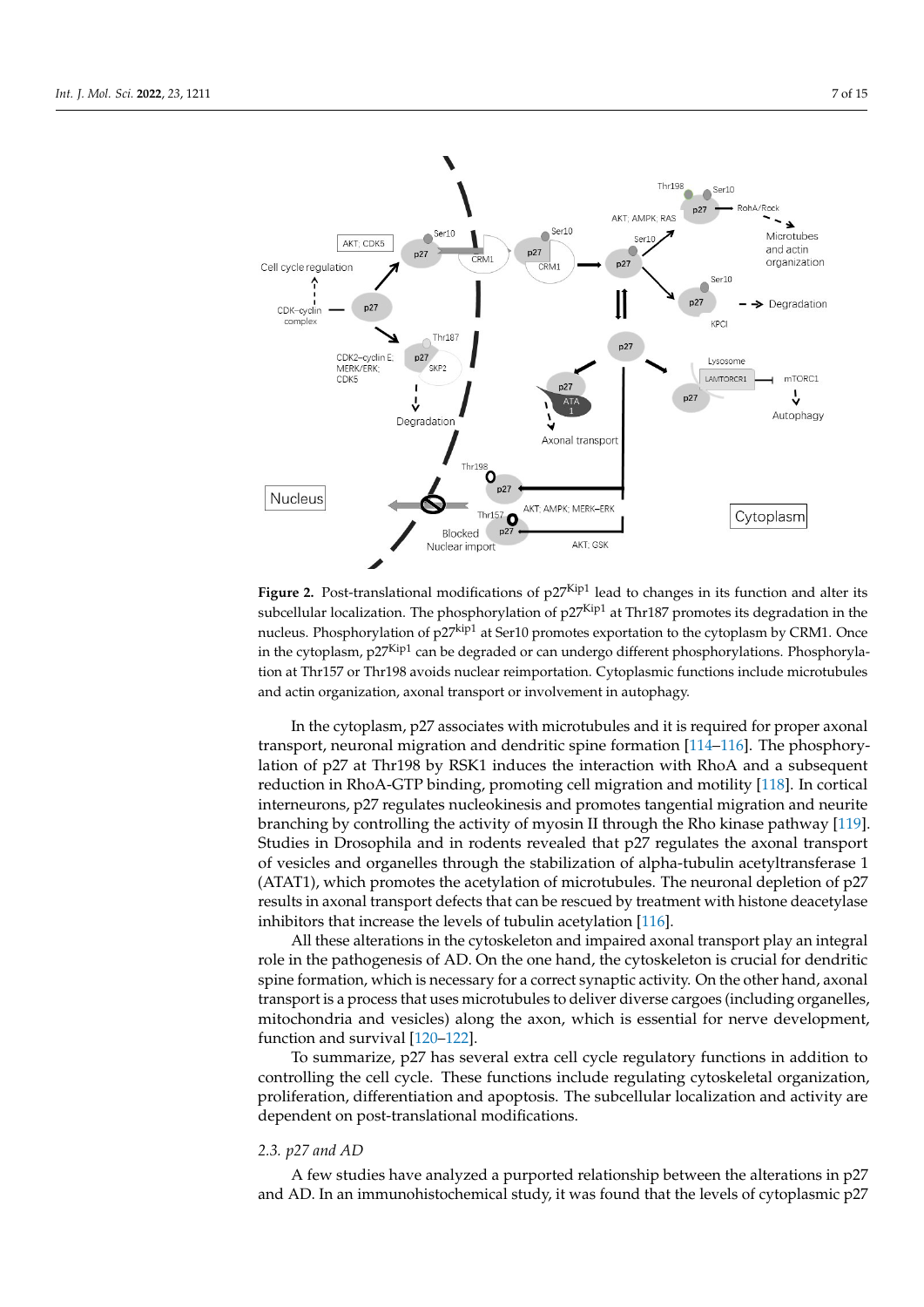and phosphorylated p27 (Thr187) were increased in the hippocampal pyramidal neurons in AD compared with age-matched control subjects [\[123\]](#page-14-7). Interestingly, the increase in phosphorylated p27 (Thr187) overlapped with the tau-positive neurofibrillary pathology, including neurofibrillary tangles, dystrophic neurites and neuropil threads, indicating a possible direct implication of phosphorylated p27 in AD pathogenesis [\[123\]](#page-14-7). However, an increase in p27 was observed in both tangle-bearing as well as tangle-free neurons, suggesting that an increase in p27 was not directly related to the pathology in AD. It was suggested that phosphorylation at Thr187 could be associated with the activation of either the cyclin E/CDK2 or MAPK/ERK (mitogen-activated protein kinase) pathways.

In another study, it was reported that the half-life of the p27 protein in lymphoblasts from AD patients was markedly reduced compared with those in healthy patients [\[124\]](#page-14-8). In this study, an increased phosphorylation of  $p27$  at Thr187 mediated by the  $Ca^{2+}/CaM$ dependent overactivation of PI3K/AKT was suggested to be responsible for an enhanced degradation of p27 in AD cells. The degradation of p27 favors the progression of the cell cycle and an enhanced cell proliferation [\[124\]](#page-14-8). It is of note that these cell cycle disturbances might be considered to be systemic manifestations that mirror the pathological changes that take place in the brain. For instance, the overactivation of the pro-survival PI3K/AKT signaling pathway in AD brain that takes place to protect neurons [\[125\]](#page-14-9) can lower the levels of p27 and, in post-mitotic neurons, can eventually lead to neuronal death [\[126\]](#page-14-10).

Regarding animal models, increased levels of the p27 protein were found in the cerebral cortex of APPswe/PS∆E9 mice compared with age-matched controls [\[127\]](#page-14-11). In this case, the levels of p27 were regulated through a post-transcriptional mechanism mediated by the downregulation of the microRNA 222 (miR-222). This particular non-coding small RNA bound to the 3'-UTR of p27, triggering its translational repression [\[127\]](#page-14-11).

The role of Aβ42 in the regulation of p27 levels and/or phosphorylation in AD that may lead to apoptosis has been speculated. In cortical post-mitotic mature neurons, p27 promoted neuronal apoptosis in the presence of  $Aβ42$  [\[108\]](#page-13-15). These authors suggested that Aβ42 stabilized the CDK5-cyclin D1 complex with a subsequent decrease in CDK5, preventing its interaction with its neuron-specific activator p35. A depletion of p27 restored the CDK5-p35 interaction, inhibited the MAPK/ERK pathway and cyclin D1 expression and avoided the neuronal apoptosis mechanism. Aβ42 and other neurotoxic agents promoted p35 proteolytic cleavage to p25. It has been shown that p25 accumulates in the brain of AD patients and induces the mislocalization and aberrant activation of CDK5 that can promote tau hyperphosphorylation, leading to neuronal cell death [\[68\]](#page-12-2). Interestingly, the inhibition of CDK5 is able to reduce cell death in Aβ42-treated neurons.

A relation between autophagy and p27<sup>Kip</sup> has also been reported [\[117](#page-14-2)[,128](#page-14-12)[,129\]](#page-14-13). Autophagy is a catabolic process directed to degrade and recycle damaged organelles and misfolded proteins. The most predominant form is macroautophagy, in which a double membrane structure (named autophagosomes) surrounds the damaged organelle or protein and is exposed to lysosomes for degradation [\[130\]](#page-14-14). The dysfunction of autophagy is suggested to lead to the accretion of noxious proteins, such as Aβ42 or phosphorylated tau in the AD brain  $[131]$ . It has been suggested that  $p27$  can drive apoptosis or autophagy following AMPK activation. AMPK phosphorylation of p27 on Thr198 promotes p27 protein stability and increases the levels of cytoplasmatic p27, resulting in greater autophagy and fewer apoptotic processes [\[98\]](#page-13-5). Other authors have proposed that the mechanism responsible for p27-controlled autophagy is regulated via mTOR (mammalian target of rapamycin) [\[117\]](#page-14-2). As reviewed [\[131\]](#page-14-15), mTOR activation is an important fact in AD, which can lead to the impairment of autophagy. A fraction of p27 is recruited into the lysosomes where it binds to the LAMTOR1 subunit, avoiding the regulator-rag complex assembly, thus preventing mTORC1 activation [\[117\]](#page-14-2).

In relationship with both AD alterations and autophagy, another important cellular pathway to consider is PI3K/ATK. Alterations in this pathway have been described in AD in correlation with diabetes mellitus type 2 [\[132,](#page-14-16)[133\]](#page-14-17) and can affect p27 expression and phosphorylation (Figure [3\)](#page-8-0). Altered insulin signaling increases phosphorylated PI3K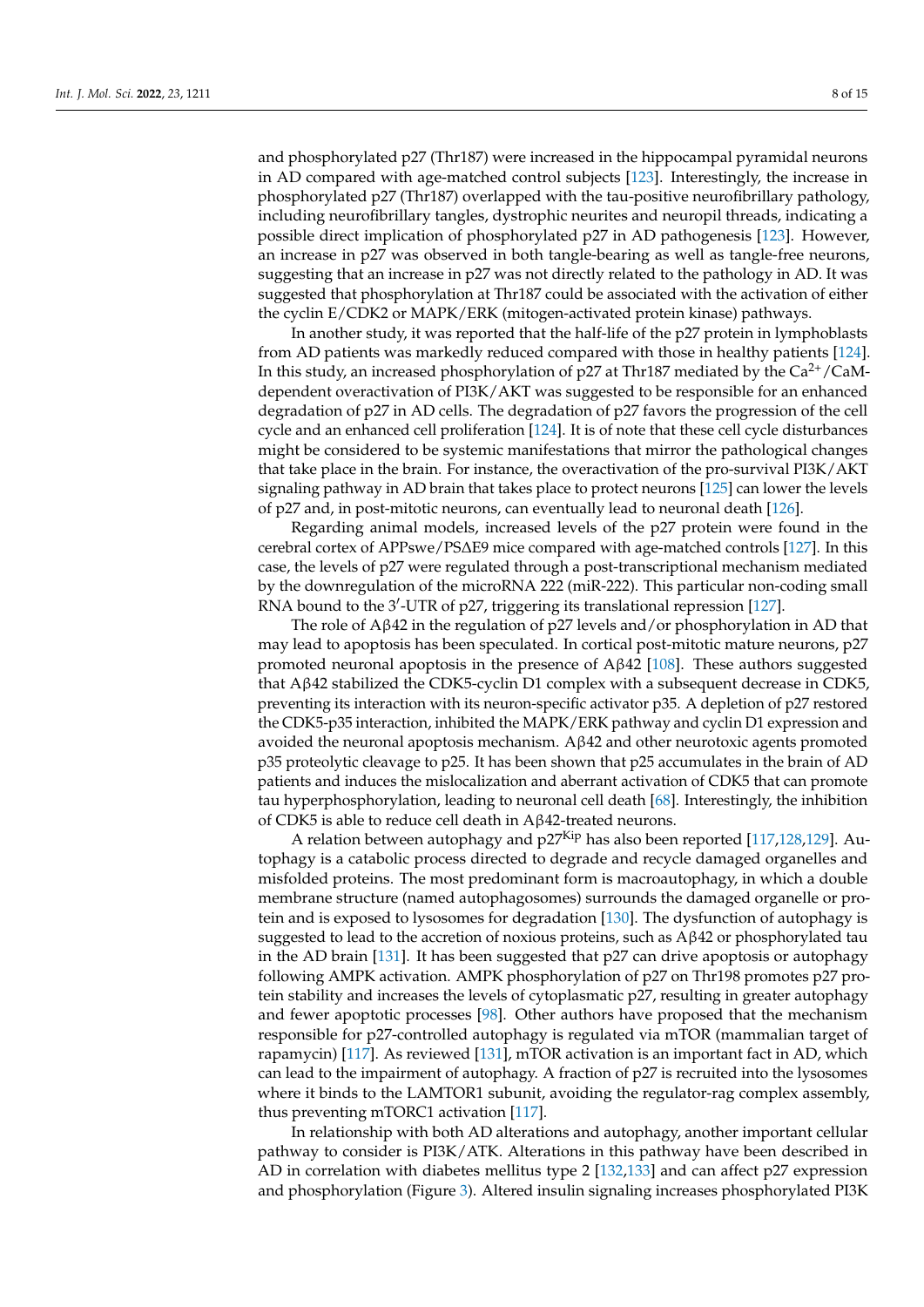and the activation of AKT, which leads to the phosphorylation of mTORC1, inhibiting autophagy. Therefore, AKT regulates the p27 nuclear export and sequestration of p27 in the cytoplasm [\[109\]](#page-13-16). Furthermore, mTORC1 activates SGK1, a protein kinase component of the PI3K-AKT pathway, which phosphorylates p27 at Thr157; therefore, it is retained in the cytoplasm [\[134\]](#page-14-18).

<span id="page-8-0"></span>

Figure 3. Insulin or growth factors can stimulate tyrosine kinase inducing the activation of the MERK-ERK and PI3K-AKT pathways. The activation of the MERK-ERK pathway stimulates  $p27^{Kip1}$  $p_1$  phosphorylation at Thr187, which is degraded to degrade the degradation. Its phosphorylation at Thr198, which is phosphorylation at Thr198, which is phosphorylation at Thr198, which is phosphorylation at Thr198, whi phosphorylation at Thr187, which induces its degradation. Its phosphorylation at Thr198 produces  $e^{-Kint}$ p27<sup>Kip1</sup> cytoplasmic retention. The MERK-ERK pathway can be inhibited by p35 and the CDK5 complex. The activation of the PI3K-AKT pathway causes mTORC1 activation and causes phosphorylation at Thr157 through SGK1. Furthermore, AKT can phosphorylate at Thr198 and Thr157, which causes  $p27<sup>Kip1</sup>$  cytoplasmic retention. AKT at a nuclear level phosphorylates Ser10, promoting which causes p27<sup>Kip1</sup> cytoplasmic retention. AKT at a nuclear level phosphorylates Ser10, promoting p27<sup>kip1</sup> nuclear export and can induce the inhibition of FoxO1 TFs and repress the gene expression of p27Kip1. A metabolic or energetic stress condition induces mTORCR1 inhibition by the induction of p27Kip1 binding to LAMTORCR1 and AMPK pathway activation. In addition, AMPK phosphorylates p27<sup>Kip1</sup> at Thr198.

In summary, the re-expression of cell cycle-related proteins in AD has been shown. Stimuli, such as Aβ42, might lead to an abortive re-entry into the cell cycle and, ultimately, neuronal degeneration. The dysregulation of the cell cycle, therefore, might play a crucial role in the pathogenesis of AD, which may provide a novel mechanistic basis for therapeutic interventions.

#### In change in the pathology of neurone plays a role in the pathology of neurone pathophysics in the pathophysics **3. Concluding Remarks**

In conclusion, cell cycle activation plays a role in the pathophysiology of neurodegenerative diseases, including AD, and cell cycle re-entry is considered to be one of the key causes of neuronal death in the illness. Therefore, the cell cycle provides a potential target for treatments and therapies.

The cell cycle coordination needs a complex interplay between the levels of various cyclins and CDKs at different checkpoints. The involvement of aberrant cell cycle re-entry in the pathogenesis and progression of neurodegenerative diseases could be inhibited by the action of cyclin and CDK-specific inhibitors. However, CDKI inhibitors, such as p27 not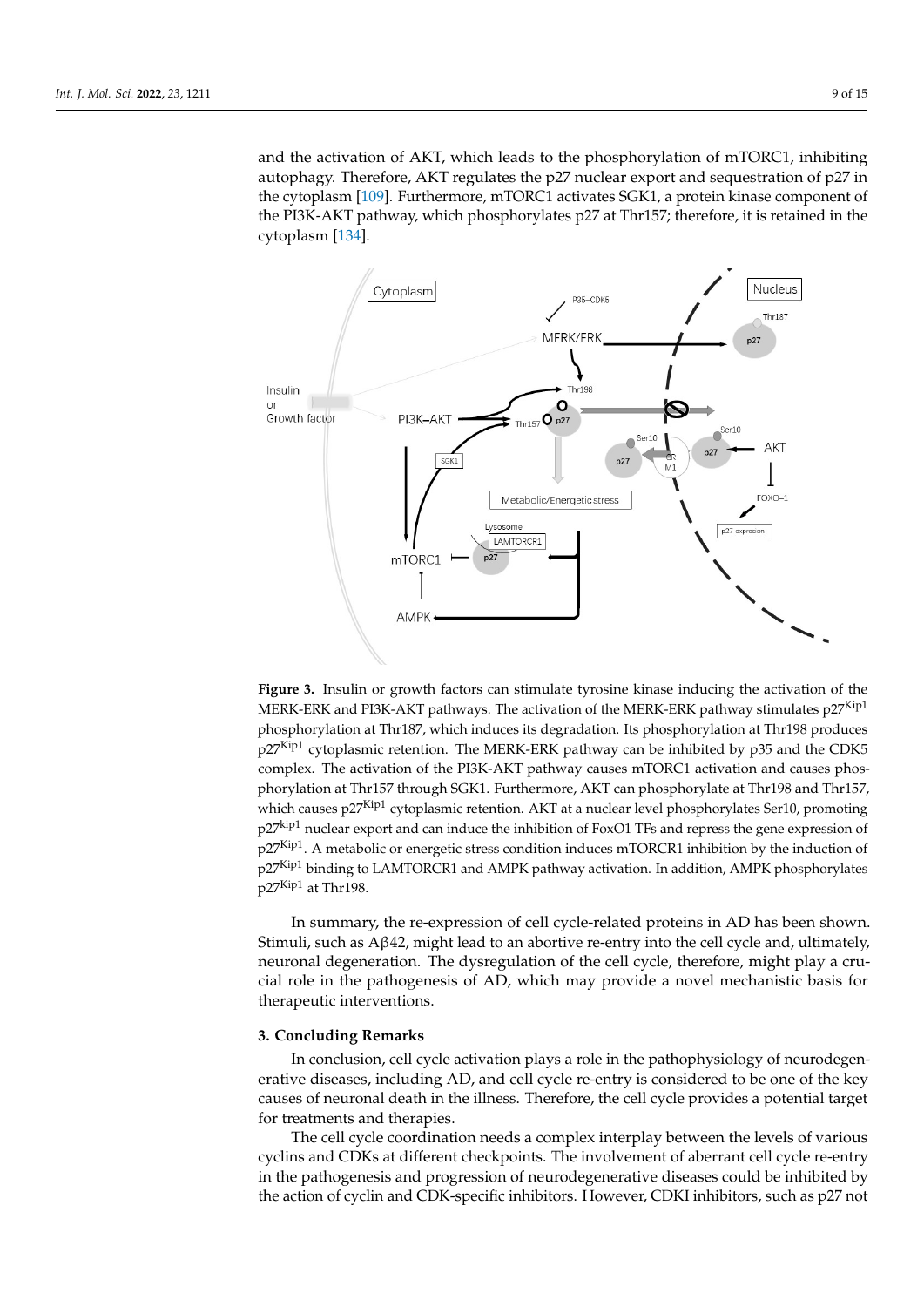only play a key role in cell cycle control but also post-transcriptional modifications, such as phosphorylation, contribute to extra cell cycle functions or even increase the degradation. In the nucleus, p27Kip1 inhibits the cell cycle progression and makes the cell susceptible to quiescence and apoptosis. However, in the cytoplasm,  $p27<sup>Kip1</sup>$  has been found to promote cellular resilience through autophagy and anti-apoptotic mechanisms [\[98\]](#page-13-5). Altogether, all these nuclear and extra-nuclear functions allow a correct neurogenesis, maintaining a quiescent state in the post-mitotic neurons. As already detected in AD, the attempt of neurons to re-enter the mitosis in response to external stimuli (such as Aβ42, p-tau or insulin resistance) leads to an abortive re-entry into the cell cycle and, ultimately, neuronal degeneration. In this sense, the increase in both p27 and phosphorylated p27 (Thr187) in the AD neurons may reflect an effort of the susceptible neurons to stop the cell cycle. Further studies will shed light on the role of p27 at the cytoplasmic level to better understand the involvement of p27 in the mechanisms related to AD progression.

One of the pending affairs in AD is to find early biomarkers for sporadic AD, which could identify patients before substantial pathology develops. Nowadays, by the time the disease is diagnosed, the pathology has spread, causing irreversible damage and functional disability. The fact that it is possible to detect changes in the p27 protein levels in lymphocytes from AD patients, which could mirror changes thought to occur in the brain prior to neurodegeneration, could offer new venues for diagnostic tools. Furthermore, the identification of therapeutic targets directed to normalize the cellular content of p27, thus reducing the activity of CDKs and cell cycle activation, could also open new venues for AD treatment. In this sense, CDKIs, by preventing CDK inactivation, might constitute a promising venture for the treatment of AD. However, although several CDKIs have been reported in the literature to treat other diseases, such as cancer, few studies have been conducted to investigate their effects against neurodegeneration. Not only that but also various side effects may arise due to the non-specificity of CDKIs, which may affect several CDKs, leading to controversial opinions towards its use [\[93\]](#page-13-3). Therefore, achieving a higher selectivity might be considered to be one of the most important aspects in the field of CDKI development.

**Funding:** The authors acknowledge support by Navarra Government-Centros Tecnológicos 0011- 1383-2019-000005 (PC056-057) and CIBER Physiopathology of Obesity and Nutrition (CIBERobn CB12/03/30002), Carlos III Health Institute as well as from Ministry of Science and Innovation (PID2019-104921RB-I00/MCI/AEI/10.13039/501100011033), and the Foundation for Applied Medical Research (CIMA) and the University of Navarra (Pamplona, Spain) for financial support.

**Institutional Review Board Statement:** Not applicable.

**Informed Consent Statement:** Not applicable.

**Conflicts of Interest:** The authors declare no conflict of interest.

#### **References**

- <span id="page-9-0"></span>1. Fisher, R.P. The CDK Network: Linking Cycles of Cell Division and Gene Expression. *Genes Cancer* **2013**, *3*, 731–738. [\[CrossRef\]](http://doi.org/10.1177/1947601912473308) [\[PubMed\]](http://www.ncbi.nlm.nih.gov/pubmed/23634260)
- 2. Matthews, H.K.; Bertoli, C.; de Bruin, R.A.M. Cell cycle control in cancer. *Nat. Rev. Mol. Cell Biol.* **2021**, *23*, 74–88. [\[CrossRef\]](http://doi.org/10.1038/s41580-021-00404-3) [\[PubMed\]](http://www.ncbi.nlm.nih.gov/pubmed/34508254)
- <span id="page-9-1"></span>3. Skotheim, J.M.; Di Talia, S.; Siggia, E.D.; Cross, F.R. Positive feedback of G1 cyclins ensures coherent cell cycle entry. *Nature* **2008**, *454*, 291–296. [\[CrossRef\]](http://doi.org/10.1038/nature07118) [\[PubMed\]](http://www.ncbi.nlm.nih.gov/pubmed/18633409)
- <span id="page-9-2"></span>4. Hochegger, H.; Takeda, S.; Hunt, T. Cyclin-dependent kinases and cell-cycle transitions: Does one fit all? *Nat. Rev. Mol. Cell Biol.* **2008**, *9*, 910–916. [\[CrossRef\]](http://doi.org/10.1038/nrm2510)
- <span id="page-9-5"></span>5. Kawauchi, T. Cdk5 regulates multiple cellular events in neural development, function and disease. *Dev. Growth Differ.* **2014**, *56*, 335–348. [\[CrossRef\]](http://doi.org/10.1111/dgd.12138)
- <span id="page-9-3"></span>6. Łukasik, P.; Baranowska-bosiacka, I.; Kulczycka, K.; Gutowska, I. Inhibitors of cyclin-dependent kinases: Types and their mechanism of action. *Int. J. Mol. Sci.* **2021**, *22*, 2806. [\[CrossRef\]](http://doi.org/10.3390/ijms22062806)
- <span id="page-9-4"></span>7. Zou, T.; Lin, Z. The Involvement of Ubiquitination Machinery in Cell Cycle Regulation and Cancer Progression. *Int. J. Mol. Sci.* **2021**, *22*, 5754. [\[CrossRef\]](http://doi.org/10.3390/ijms22115754)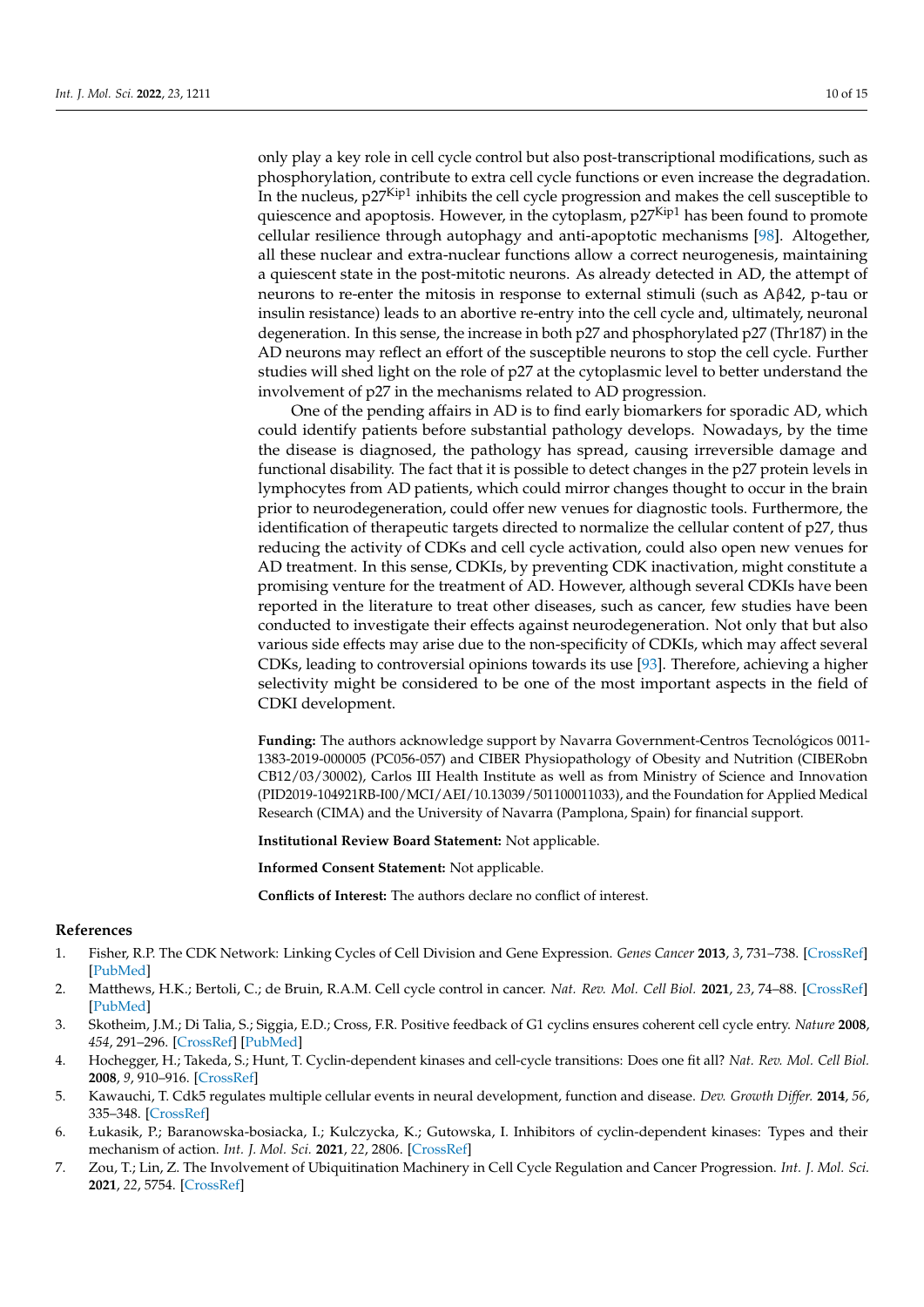- <span id="page-10-0"></span>8. Frade, J.M.; Ovejero-Benito, M.C. Neuronal cell cycle: The neuron itself and its circumstances. *Cell Cycle* **2015**, *14*, 712–720. [\[CrossRef\]](http://doi.org/10.1080/15384101.2015.1004937)
- <span id="page-10-1"></span>9. Leal-Esteban, L.C.; Fajas, L. Cell cycle regulators in cancer cell metabolism. *Biochim. Biophys. Acta Mol. Basis Dis.* **2020**, 1866. [\[CrossRef\]](http://doi.org/10.1016/j.bbadis.2020.165715)
- <span id="page-10-2"></span>10. Liu, N.; Lucibello, F.C.; Engeland, K.; Müller, R. A new model of cell cycle-regulated transcription: Repression of the cyclin A promoter by CDF-1 and anti-repression by E2F. *Oncogene* **1998**, *16*, 2957–2963. [\[CrossRef\]](http://doi.org/10.1038/sj.onc.1201838)
- <span id="page-10-3"></span>11. Ohtsubo, M.; Theodoras, A.M.; Schumacher, J.; Roberts, J.M.; Pagano, M. Human cyclin E, a nuclear protein essential for the G1-to-S phase transition. *Mol. Cell. Biol.* **1995**, *15*, 2612–2624. [\[CrossRef\]](http://doi.org/10.1128/MCB.15.5.2612) [\[PubMed\]](http://www.ncbi.nlm.nih.gov/pubmed/7739542)
- <span id="page-10-4"></span>12. Deshpande, A.; Sicinski, P.; Hinds, P.W. Cyclins and cdks in development and cancer: A perspective. *Oncogene* **2005**, *24*, 2909–2915. [\[CrossRef\]](http://doi.org/10.1038/sj.onc.1208618) [\[PubMed\]](http://www.ncbi.nlm.nih.gov/pubmed/15838524)
- <span id="page-10-5"></span>13. Łukasik, P.; Załuski, M.; Gutowska, I. Cyclin-dependent kinases (Cdk) and their role in diseases development—Review. *Int. J. Mol. Sci.* **2021**, *22*, 2935. [\[CrossRef\]](http://doi.org/10.3390/ijms22062935) [\[PubMed\]](http://www.ncbi.nlm.nih.gov/pubmed/33805800)
- <span id="page-10-6"></span>14. Denicourt, C.; Dowdy, S.F. Cip/Kip proteins: More than just CDKs inhibitors. *Genes Dev.* **2004**, *18*, 851–855. [\[CrossRef\]](http://doi.org/10.1101/gad.1205304) [\[PubMed\]](http://www.ncbi.nlm.nih.gov/pubmed/15107401)
- <span id="page-10-7"></span>15. Graña, X.; Reddy, E. Cell cycle control in mammalian cells: Role of cyclins, cyclin dependent kinases (CDKs), growth suppressor genes and cyclin-dependent kinase inhibitors (CKIs). *Oncogene* **1995**, *11*, 211–219. [\[PubMed\]](http://www.ncbi.nlm.nih.gov/pubmed/7624138)
- <span id="page-10-8"></span>16. Coqueret, O. New roles for p21 and p27 cell-cycle inhibitors: A function for each cell compartment? *Trends Cell Biol.* **2003**, *13*, 65–70. [\[CrossRef\]](http://doi.org/10.1016/S0962-8924(02)00043-0)
- <span id="page-10-9"></span>17. Di Micco, R.; Krizhanovsky, V.; Baker, D.; d'Adda di Fagagna, F. Cellular senescence in ageing: From mechanisms to therapeutic opportunities. *Nat. Rev. Mol. Cell Biol.* **2021**, *22*, 75–95. [\[CrossRef\]](http://doi.org/10.1038/s41580-020-00314-w)
- <span id="page-10-10"></span>18. Rovillain, E.; Mansfield, L.; Lord, C.J.; Ashworth, A.; Jat, P.S. An RNA interference screen for identifying downstream effectors of the p53 and pRB tumour suppressor pathways involved in senescence. *BMC Genom.* **2011**, *12*, 355. [\[CrossRef\]](http://doi.org/10.1186/1471-2164-12-355)
- <span id="page-10-11"></span>19. Kumari, R.; Jat, P. Mechanisms of Cellular Senescence: Cell Cycle Arrest and Senescence Associated Secretory Phenotype. *Front. Cell Dev. Biol.* **2021**, *9*, 645593. [\[CrossRef\]](http://doi.org/10.3389/fcell.2021.645593)
- <span id="page-10-12"></span>20. Childs, B.G.; Durik, M.; Baker, D.J.; Van Deursen, J.M. Cellular senescence in aging and age-related disease: From mechanisms to therapy. *Nat. Med.* **2015**, *21*, 1424–1435. [\[CrossRef\]](http://doi.org/10.1038/nm.4000)
- 21. Childs, B.G.; Baker, D.J.; Wijshake, T.; Conover, C.A.; Campisi, J.; Van Deursen, J.M. Senescent intimal foam cells are deleterious at all stages of atherosclerosis. *Science* **2016**, *354*, 472–477. [\[CrossRef\]](http://doi.org/10.1126/science.aaf6659) [\[PubMed\]](http://www.ncbi.nlm.nih.gov/pubmed/27789842)
- <span id="page-10-13"></span>22. Bussian, T.J.; Aziz, A.; Meyer, C.F.; Swenson, B.L.; van Deursen, J.M.; Baker, D.J. Clearance of senescent glial cells prevents tau-dependent pathology and cognitive decline. *Nature* **2018**, *562*, 578–582. [\[CrossRef\]](http://doi.org/10.1038/s41586-018-0543-y) [\[PubMed\]](http://www.ncbi.nlm.nih.gov/pubmed/30232451)
- <span id="page-10-14"></span>23. Zhao, C.; Deng, W.; Gage, F.H. Mechanisms and Functional Implications of Adult Neurogenesis. *Cell* **2008**, *132*, 645–660. [\[CrossRef\]](http://doi.org/10.1016/j.cell.2008.01.033) [\[PubMed\]](http://www.ncbi.nlm.nih.gov/pubmed/18295581)
- <span id="page-10-15"></span>24. Nguyen, L.; Besso, A.; Roberts, J.; Guillemot, F. Coupling Cell Cycle Exit, Neuronal Differentiation and Migration in Cortical Neurogenesis. *Cell Cycle* **2006**, *5*, 2314–2318. [\[CrossRef\]](http://doi.org/10.4161/cc.5.20.3381)
- <span id="page-10-16"></span>25. Legrier, M.; Ducray, A.; Propper, A.; Kastner, A. Region-specific expression of cell cycle inhibitors in the adult brain. *Neuroreport* **2001**, *12*, 3127–3131. [\[CrossRef\]](http://doi.org/10.1097/00001756-200110080-00029)
- <span id="page-10-17"></span>26. Watanabe, G.; Pena, P.; Shambaugh, G.E.; Haines, G.K.; Pestell, R.G. Regulation of cyclin dependent kinase inhibitor proteins during neonatal cerebella development. *Dev. Brain Res.* **1998**, *108*, 77–87. [\[CrossRef\]](http://doi.org/10.1016/S0165-3806(98)00032-7)
- <span id="page-10-18"></span>27. Vernon, A.E.; Philpott, A. A single cdk inhibitor, p27Xic1, functions beyond cell cycle regulation to promote muscle differentiation in Xenopus. *Development* **2003**, *130*, 71–83. [\[CrossRef\]](http://doi.org/10.1242/dev.00180)
- <span id="page-10-19"></span>28. Tury, A.; Mairet-Coello, G.; Dicicco-Bloom, E. The multiple roles of the cyclin-dependent kinase inhibitory protein p57(KIP2) in cerebral cortical neurogenesis. *Dev. Neurobiol.* **2012**, *72*, 821–842. [\[CrossRef\]](http://doi.org/10.1002/dneu.20999) [\[PubMed\]](http://www.ncbi.nlm.nih.gov/pubmed/22076965)
- <span id="page-10-20"></span>29. Ming, G.L.; Song, H. Adult neurogenesis in the mammalian brain: Significant answers and significant questions. *Neuron* **2011**, *70*, 687–702. [\[CrossRef\]](http://doi.org/10.1016/j.neuron.2011.05.001)
- <span id="page-10-21"></span>30. Kempermann, G.; Jessberger, S.; Steiner, B.; Kronenberg, G. Milestones of neuronal development in the adult hippocampus. *Trends Neurosci.* **2004**, *27*, 447–452. [\[CrossRef\]](http://doi.org/10.1016/j.tins.2004.05.013)
- <span id="page-10-22"></span>31. Lois, C.; Alvarez-Buylla, A. Long-Distance Neuronal Migration in the Adult Mammalian Brain. *Science* **1994**, *264*, 1145–1148. [\[CrossRef\]](http://doi.org/10.1126/science.8178174) [\[PubMed\]](http://www.ncbi.nlm.nih.gov/pubmed/8178174)
- <span id="page-10-23"></span>32. Harada, Y.; Yamada, M.; Imayoshi, I.; Kageyama, R.; Suzuki, Y.; Kuniya, T.; Furutachi, S.; Kawaguchi, D.; Gotoh, Y. Cell cycle arrest determines adult neural stem cell ontogeny by an embryonic Notch-nonoscillatory Hey1 module. *Nat. Commun.* **2021**, *12*, 6562. [\[CrossRef\]](http://doi.org/10.1038/s41467-021-26605-0) [\[PubMed\]](http://www.ncbi.nlm.nih.gov/pubmed/34772946)
- <span id="page-10-24"></span>33. Furutachi, S.; Miya, H.; Watanabe, T.; Kawai, H.; Yamasaki, N.; Harada, Y.; Imayoshi, I.; Nelson, M.; Nakayama, K.I.; Hirabayashi, Y.; et al. Slowly dividing neural progenitors are an embryonic origin of adult neural stem cells. *Nat. Neurosci.* **2015**, *18*, 657–665. [\[CrossRef\]](http://doi.org/10.1038/nn.3989) [\[PubMed\]](http://www.ncbi.nlm.nih.gov/pubmed/25821910)
- <span id="page-10-25"></span>34. Lazarini, F.; Gabellec, M.M.; Moigneu, C.; De Chaumont, F.; Olivo-Marin, J.C.; Lledo, P.M. Adult neurogenesis restores dopaminergic neuronal loss in the olfactory bulb. *J. Neurosci.* **2014**, *34*, 14430–14442. [\[CrossRef\]](http://doi.org/10.1523/JNEUROSCI.5366-13.2014) [\[PubMed\]](http://www.ncbi.nlm.nih.gov/pubmed/25339754)
- <span id="page-10-26"></span>35. Lledo, P.M.; Valley, M. Adult Olfactory Bulb Neurogenesis. *Cold Spring Harb. Perspect. Biol.* **2016**, 8. [\[CrossRef\]](http://doi.org/10.1101/cshperspect.a018945) [\[PubMed\]](http://www.ncbi.nlm.nih.gov/pubmed/27235474)
- <span id="page-10-27"></span>36. Benner, E.J.; Luciano, D.; Jo, R.; Abdi, K.; Paez-Gonzalez, P.; Sheng, H.; Warner, D.; Liu, C.; Eroglu, C.; Kuo, C.T. Post-injury protective astrogenesis from SVZ niche is controlled by Notch modulator Thbs4. *Nature* **2013**, *497*, 369. [\[CrossRef\]](http://doi.org/10.1038/nature12069)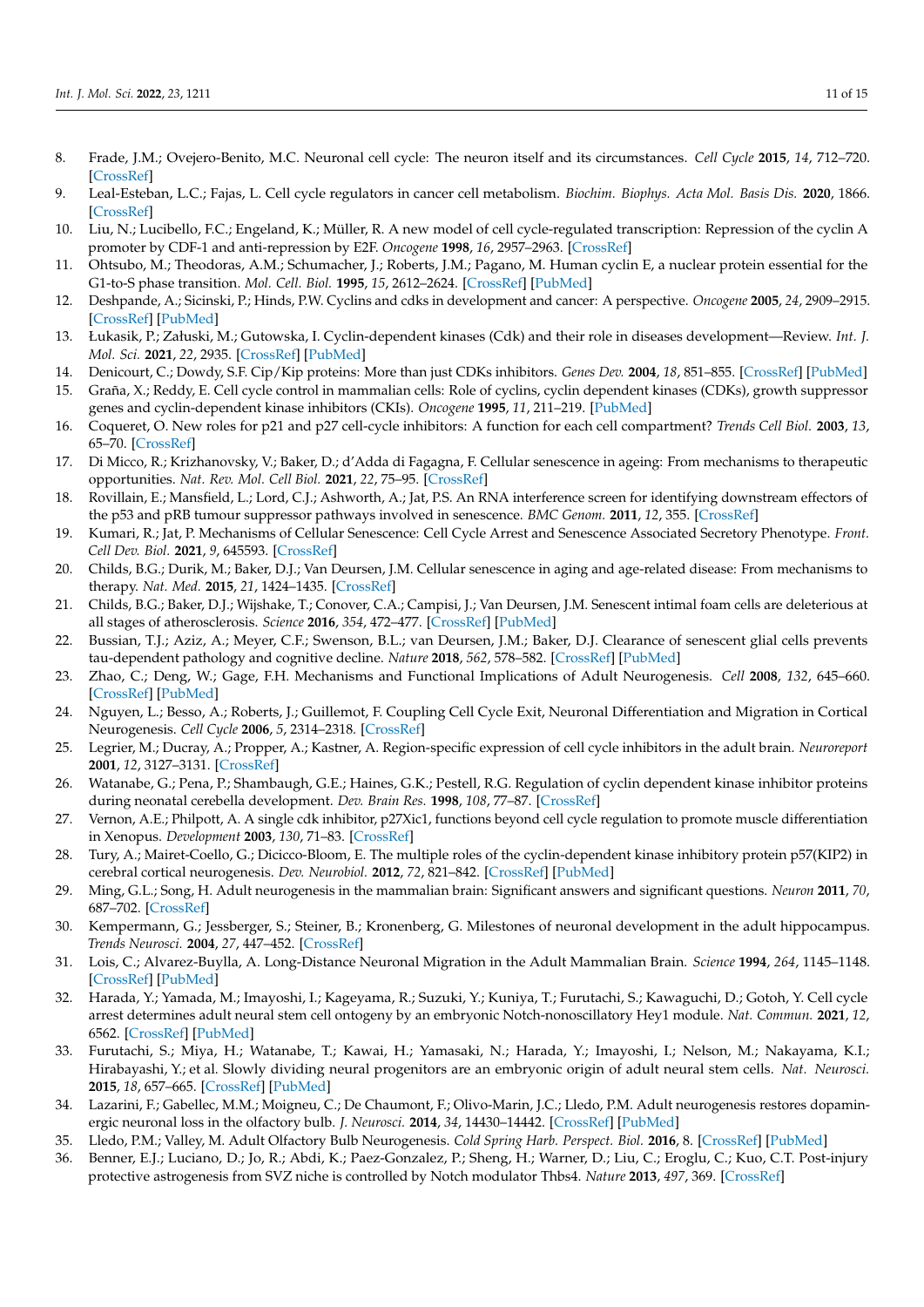- <span id="page-11-0"></span>37. Brandt, M.D.; Jessberger, S.; Steiner, B.; Kronenberg, G.; Reuter, K.; Bick-Sander, A.; Von Der Behrens, W.; Kempermann, G. Transient calretinin expression defines early postmitotic step of neuronal differentiation in adult hippocampal neurogenesis of mice. *Mol. Cell. Neurosci.* **2003**, *24*, 603–613. [\[CrossRef\]](http://doi.org/10.1016/S1044-7431(03)00207-0)
- <span id="page-11-1"></span>38. Kempermann, G.; Kuhn, H.G.; Gage, F.H. Genetic influence on neurogenesis in the dentate gyrus of adult mice. *Proc. Natl. Acad. Sci. USA* **1997**, *94*, 10409–10414. [\[CrossRef\]](http://doi.org/10.1073/pnas.94.19.10409)
- <span id="page-11-2"></span>39. Ambrogini, P.; Lattanzi, D.; Ciuffoli, S.; Agostini, D.; Bertini, L.; Stocchi, V.; Santi, S.; Cuppini, R. Morpho-functional characterization of neuronal cells at different stages of maturation in granule cell layer of adult rat dentate gyrus. *Brain Res.* **2004**, *1017*, 21–31. [\[CrossRef\]](http://doi.org/10.1016/j.brainres.2004.05.039)
- 40. Van Praag, H.; Schinder, A.F.; Christie, B.R.; Toni, N.; Palmer, T.D.; Gage, F.H. Functional neurogenesis in the adult hippocampus. *Nature* **2002**, *415*, 1030–1034. [\[CrossRef\]](http://doi.org/10.1038/4151030a)
- <span id="page-11-3"></span>41. Wang, S.; Scott, B.; Wojtowicz, J. Heterogenous properties of dentate granule neurons in the adult rat. *J. Neurobiol.* **2000**, *42*, 248–257. [\[CrossRef\]](http://doi.org/10.1002/(SICI)1097-4695(20000205)42:2<248::AID-NEU8>3.0.CO;2-J)
- <span id="page-11-4"></span>42. Drapeau, E.; Montaron, M.-F.; Aguerre, S.; Abrous, D.N. Learning-Induced Survival of New Neurons Depends on the Cognitive Status of Aged Rats. *J. Neurosci.* **2007**, *27*, 6037. [\[CrossRef\]](http://doi.org/10.1523/JNEUROSCI.1031-07.2007) [\[PubMed\]](http://www.ncbi.nlm.nih.gov/pubmed/17537975)
- <span id="page-11-5"></span>43. Gould, E.; Beylin, A.; Tanapat, P.; Reeves, A.; Shors, T.J. Learning enhances adult neurogenesis in the hippocampal formation. *Nat. Neurosci.* **1999**, *2*, 260–265. [\[CrossRef\]](http://doi.org/10.1038/6365) [\[PubMed\]](http://www.ncbi.nlm.nih.gov/pubmed/10195219)
- <span id="page-11-6"></span>44. Bizon, J.L.; Gallagher, M. Production of new cells in the rat dentate gyrus over the lifespan: Relation to cognitive decline. *Eur. J. Neurosci.* **2003**, *18*, 215–219. [\[CrossRef\]](http://doi.org/10.1046/j.1460-9568.2003.02733.x)
- 45. Bizon, J.L.; Lee, H.J.; Gallagher, M. Neurogenesis in a rat model of age-related cognitive decline. *Aging Cell* **2004**, *3*, 227–234. [\[CrossRef\]](http://doi.org/10.1111/j.1474-9728.2004.00099.x)
- 46. Drapeau, E.; Abrous, D.N. Stem Cell Review Series: Role of neurogenesis in age-related memory disorders. *Aging Cell* **2008**, *7*, 569–589. [\[CrossRef\]](http://doi.org/10.1111/j.1474-9726.2008.00369.x)
- <span id="page-11-7"></span>47. Hollands, C.; Tobin, M.K.; Hsu, M.; Musaraca, K.; Yu, T.S.; Mishra, R.; Kernie, S.G.; Lazarov, O. Depletion of adult neurogenesis exacerbates cognitive deficits in Alzheimer's disease by compromising hippocampal inhibition. *Mol. Neurodegener.* **2017**, *12*, 64. [\[CrossRef\]](http://doi.org/10.1186/s13024-017-0207-7)
- <span id="page-11-8"></span>48. Ben Abdallah, N.M.B.; Slomianka, L.; Vyssotski, A.L.; Lipp, H.P. Early age-related changes in adult hippocampal neurogenesis in C57 mice. *Neurobiol. Aging* **2010**, *31*, 151–161. [\[CrossRef\]](http://doi.org/10.1016/j.neurobiolaging.2008.03.002)
- 49. Fabel, K.; Kempermann, G. Physical activity and the regulation of neurogenesis in the adult and aging brain. *Neuromol. Med.* **2008**, *10*, 59–66. [\[CrossRef\]](http://doi.org/10.1007/s12017-008-8031-4)
- <span id="page-11-9"></span>50. Naylor, A.S.; Bull, C.; Nilsson, M.K.L.; Zhu, C.; Björk-Eriksson, T.; Eriksson, P.S.; Blomgren, K.; Kuhn, H.G. From the Cover: Voluntary running rescues adult hippocampal neurogenesis after irradiation of the young mouse brain. *Proc. Natl. Acad. Sci. USA* **2008**, *105*, 14632. [\[CrossRef\]](http://doi.org/10.1073/pnas.0711128105)
- <span id="page-11-10"></span>51. Ruan, L.; Lau, B.W.M.; Wang, J.; Huang, L.; ZhuGe, Q.; Wang, B.; Jin, K.; So, K.F. Neurogenesis in neurological and psychiatric diseases and brain injury: From bench to bedside. *Prog. Neurobiol.* **2014**, *115*, 116–137. [\[CrossRef\]](http://doi.org/10.1016/j.pneurobio.2013.12.006) [\[PubMed\]](http://www.ncbi.nlm.nih.gov/pubmed/24384539)
- <span id="page-11-11"></span>52. Arias-Carrion, O.; Freundlieb, N.; Oertel, W.; Hoglinger, G. Adult Neurogenesis and Parkinsons Disease. *CNS Neurol. Disord.— Drug Targets* **2008**, *6*, 326–335. [\[CrossRef\]](http://doi.org/10.2174/187152707783220875) [\[PubMed\]](http://www.ncbi.nlm.nih.gov/pubmed/18045161)
- <span id="page-11-12"></span>53. Pérez-Martín, M.; Cifuentes, M.; Grondona, J.M.; López-Ávalos, M.D.; Gómez-Pinedo, U.; García-Verdugo, J.M.; Fernández-Llebrez, P. IGF-I stimulates neurogenesis in the hypothalamus of adult rats. *Eur. J. Neurosci.* **2010**, *31*, 1533–1548. [\[CrossRef\]](http://doi.org/10.1111/j.1460-9568.2010.07220.x) [\[PubMed\]](http://www.ncbi.nlm.nih.gov/pubmed/20525067)
- 54. Zhao, M.; Momma, S.; Delfani, K.; Carlén, M.; Cassidy, R.M.; Johansson, C.B.; Brismar, H.; Shupliakov, O.; Frisén, J.; Janson, A.M. Evidence for neurogenesis in the adult mammalian substantia nigra. *Proc. Natl. Acad. Sci. USA* **2003**, *100*, 7925–7930. [\[CrossRef\]](http://doi.org/10.1073/pnas.1131955100)
- 55. Bernier, P.J.; Bédard, A.; Vinet, J.; Lévesque, M.; Parent, A. Newly generated neurons in the amygdala and adjoining cortex of adult primates. *Proc. Natl. Acad. Sci. USA* **2002**, *99*, 11464–11469. [\[CrossRef\]](http://doi.org/10.1073/pnas.172403999)
- <span id="page-11-13"></span>56. Dayer, A.G.; Cleaver, K.M.; Abouantoun, T.; Cameron, H.A. New GABAergic interneurons in the adult neocortex and striatum are generated from different precursors. *J. Cell Biol.* **2005**, *168*, 415–427. [\[CrossRef\]](http://doi.org/10.1083/jcb.200407053)
- <span id="page-11-14"></span>57. Leal-galicia, P.; Chávez-hernández, M.E.; Mata, F.; Mata-luévanos, J.; Rodríguez-serrano, L.M.; Tapia-de-jesús, A.; Buenrostrojáuregui, M.H. Adult Neurogenesis: A Story Ranging from Controversial New Neurogenic Areas and Human Adult Neurogenesis to Molecular Regulation. *Int. J. Mol. Sci.* **2021**, *22*, 11489. [\[CrossRef\]](http://doi.org/10.3390/ijms222111489)
- <span id="page-11-15"></span>58. 2021 Alzheimer's disease facts and figures. *Alzheimer's Dement.* **2021**, *17*, 327–406. [\[CrossRef\]](http://doi.org/10.1002/alz.12328)
- <span id="page-11-16"></span>59. Duyckaerts, C.; Delatour, B.; Potier, M.-C. Classification and basic pathology of Alzheimer disease. *Acta Neuropathol.* **2009**, *118*, 5–36. [\[CrossRef\]](http://doi.org/10.1007/s00401-009-0532-1)
- <span id="page-11-17"></span>60. Small, S.A.; Perera, G.M.; DeLaPaz, R.; Mayeux, R.; Stern, Y. Differential Regional Dysfunction of the Hippocampal Formation among Elderly with Memory Decline and Alzheimer's Disease. *Ann. Neurol.* **1999**, *45*, 466–472. [\[CrossRef\]](http://doi.org/10.1002/1531-8249(199904)45:4<466::AID-ANA8>3.0.CO;2-Q)
- <span id="page-11-18"></span>61. Nelson, P.T.; Alafuzoff, I.; Bigio, E.H.; Bouras, C.; Braak, H.; Cairns, N.J.; Castellani, R.J.; Crain, B.J.; Davies, P.; Del Tredici, K.; et al. Correlation of Alzheimer Disease Neuropathologic Changes with Cognitive Status: A Review of the Literature. *J. Neuropathol. Exp. Neurol.* **2012**, *71*, 362. [\[CrossRef\]](http://doi.org/10.1097/NEN.0b013e31825018f7) [\[PubMed\]](http://www.ncbi.nlm.nih.gov/pubmed/22487856)
- <span id="page-11-19"></span>62. DeTure, M.A.; Dickson, D.W. The neuropathological diagnosis of Alzheimer's disease. *Mol. Neurodegener.* **2019**, *14*, 32. [\[CrossRef\]](http://doi.org/10.1186/s13024-019-0333-5) [\[PubMed\]](http://www.ncbi.nlm.nih.gov/pubmed/31375134)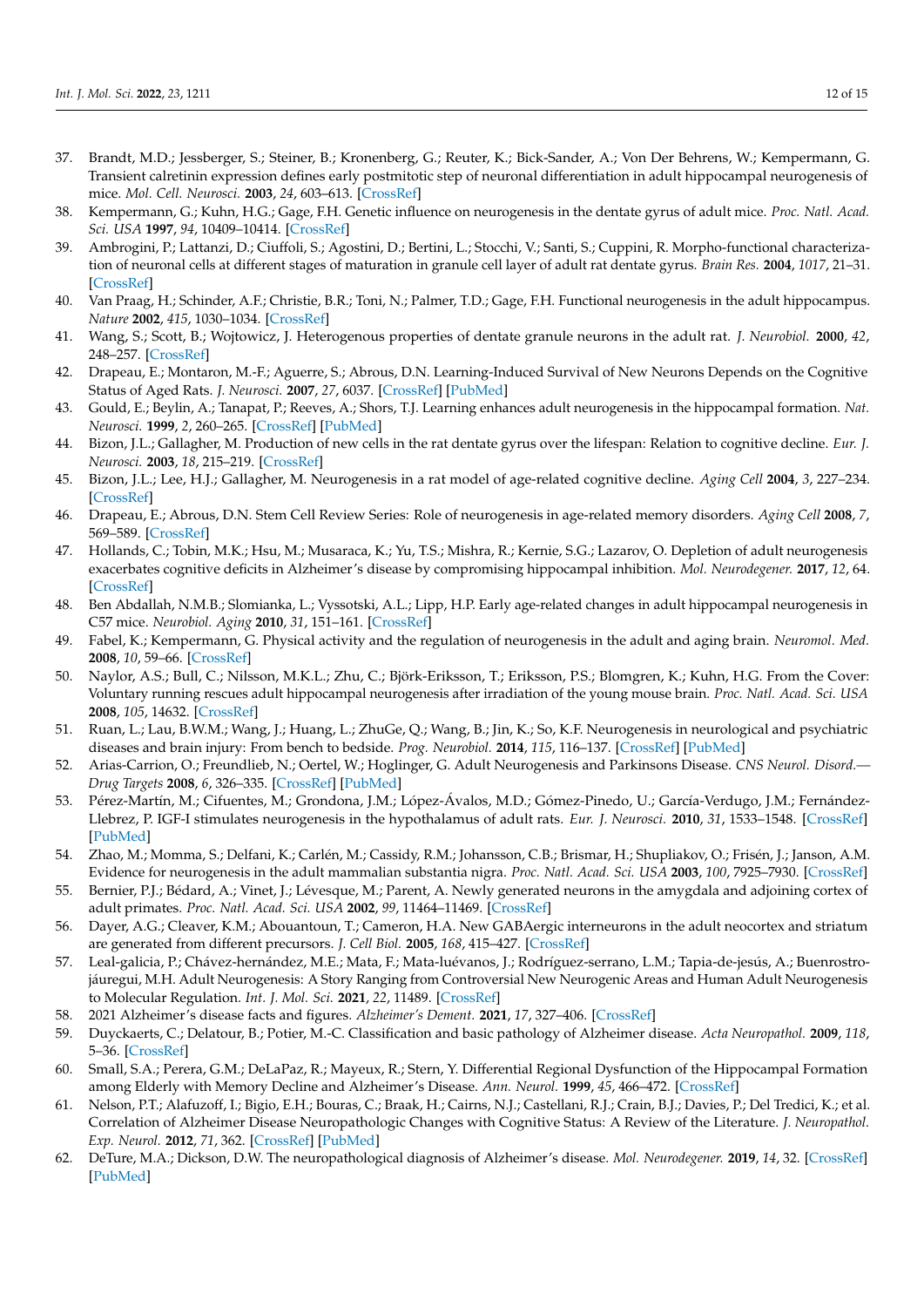- <span id="page-12-0"></span>63. Potter, H. Review and hypothesis: Alzheimer disease and Down syndrome—Chromosome 21 nondisjunction may underlie both disorders. *Am. J. Hum. Genet.* **1991**, *48*, 1192. [\[PubMed\]](http://www.ncbi.nlm.nih.gov/pubmed/1827946)
- <span id="page-12-1"></span>64. Yang, S.-S.; Zhang, R.; Wang, G.; Zhang, Y.-F. The development prospection of HDAC inhibitors as a potential therapeutic direction in Alzheimer's disease. *Transl. Neurodegener.* **2017**, *6*, 19. [\[CrossRef\]](http://doi.org/10.1186/s40035-017-0089-1)
- 65. Smyth, G.K. Linear models and empirical bayes methods for assessing differential expression in microarray experiments. *Stat. Appl. Genet. Mol. Biol.* **2004**, *3*, 3. [\[CrossRef\]](http://doi.org/10.2202/1544-6115.1027)
- 66. Irizarry, R.A.; Bolstad, B.M.; Collin, F.; Cope, L.M.; Hobbs, B.; Speed, T.P. Summaries of Affymetrix GeneChip probe level data. *Nucleic Acids Res.* **2003**, *31*, e15. [\[CrossRef\]](http://doi.org/10.1093/nar/gng015)
- 67. Hooper, C.; Coley, N.; De Souto Barreto, P.; Payoux, P.; Salabert, A.S.; Andrieu, S.; Weiner, M.; Vellas, B. Cortical β-Amyloid in Older Adults Is Associated with Multidomain Interventions with and without Omega 3 Polyunsaturated Fatty Acid Supplementation. *J. Prev. Alzheimer's Dis.* **2020**, *7*, 128–134. [\[CrossRef\]](http://doi.org/10.14283/jpad.2020.4)
- <span id="page-12-2"></span>68. Arendt, T.; Holzer, M.; Gärtner, U. Neuronal expression of cycline dependent kinase inhibitors of the INK4 family in Alzheimer's disease. *J Neural Transm* **1998**, *105*, 949–960. [\[CrossRef\]](http://doi.org/10.1007/s007020050104)
- <span id="page-12-3"></span>69. Arendt, T.; Brückner, M.K.; Morawski, M.; Jäger, C.; Gertz, H.-J. Early neurone loss in Alzheimer's disease: Cortical or subcortical? *Acta Neuropathol. Commun.* **2015**, *3*, 10. [\[CrossRef\]](http://doi.org/10.1186/s40478-015-0187-1)
- 70. Iourov, I.Y.; Vorsanova, S.G.; Liehr, T.; Yurov, Y.B. Aneuploidy in the normal, Alzheimer's disease and ataxia-telangiectasia brain: Differential expression and pathological meaning. *Neurobiol. Dis.* **2009**, *34*, 212–220. [\[CrossRef\]](http://doi.org/10.1016/j.nbd.2009.01.003)
- 71. Nagy, Z.; Esiri, M.M.; Cato, A.-M.; Smith, A.D. Cell cycle markers in the hippocampus in Alzheimer's disease. *Acta Neuropathol.* **1997**, *94*, 6–15. [\[CrossRef\]](http://doi.org/10.1007/s004010050665)
- <span id="page-12-4"></span>72. Nagy, Z.; Esiri, M.M.; Smith, A.D. Expression of cell division markers in the hippocampus in Alzheimer's disease and other neurodegenerative conditions. *Acta Neuropathol.* **1997**, *93*, 294–300. [\[CrossRef\]](http://doi.org/10.1007/s004010050617) [\[PubMed\]](http://www.ncbi.nlm.nih.gov/pubmed/9083562)
- <span id="page-12-5"></span>73. Van Leeuwen, L.A.G.; Hoozemans, J.J.M. Physiological and pathophysiological functions of cell cycle proteins in post-mitotic neurons: Implications for Alzheimer's disease. *Acta Neuropathol.* **2015**, *129*, 511. [\[CrossRef\]](http://doi.org/10.1007/s00401-015-1382-7) [\[PubMed\]](http://www.ncbi.nlm.nih.gov/pubmed/25618528)
- <span id="page-12-6"></span>74. Van den Bos, H.; Spierings, D.C.J.; Taudt, A.S.; Bakker, B.; Porubský, D.; Falconer, E.; Novoa, C.; Halsema, N.; Kazemier, H.G.; Hoekstra-Wakker, K.; et al. Single-cell whole genome sequencing reveals no evidence for common aneuploidy in normal and Alzheimer's disease neurons. *Genome Biol.* **2016**, *17*, 116. [\[CrossRef\]](http://doi.org/10.1186/s13059-016-0976-2) [\[PubMed\]](http://www.ncbi.nlm.nih.gov/pubmed/27246599)
- <span id="page-12-7"></span>75. Westra, J.W.; Barral, S.; Chun, J. A Reevaluation of Tetraploidy in the Alzheimer's Disease Brain. *Neurodegener. Dis.* **2010**, *6*, 221. [\[CrossRef\]](http://doi.org/10.1159/000236901) [\[PubMed\]](http://www.ncbi.nlm.nih.gov/pubmed/19738367)
- <span id="page-12-8"></span>76. Rao, C.V.; Asch, A.S.; Carr, D.J.J.; Yamada, H.Y. "Amyloid-beta accumulation cycle" as a prevention and/or therapy target for Alzheimer's disease. *Aging Cell* **2020**, *19*, e13109. [\[CrossRef\]](http://doi.org/10.1111/acel.13109) [\[PubMed\]](http://www.ncbi.nlm.nih.gov/pubmed/31981470)
- <span id="page-12-9"></span>77. Kastenhuber, E.R.; Lowe, S.W. Putting p53 in Context. *Cell* **2017**, *170*, 1062–1078. [\[CrossRef\]](http://doi.org/10.1016/j.cell.2017.08.028) [\[PubMed\]](http://www.ncbi.nlm.nih.gov/pubmed/28886379)
- <span id="page-12-10"></span>78. Lane, D.P. Cancer. p53, guardian of the genome. *Nature* **1992**, *358*, 15–16. [\[CrossRef\]](http://doi.org/10.1038/358015a0) [\[PubMed\]](http://www.ncbi.nlm.nih.gov/pubmed/1614522)
- <span id="page-12-11"></span>79. Ferreira, A.; Kosik, K.S. Accelerated neuronal differentiation induced by p53 suppression. *J. Cell Sci.* **1996**, *109 (Pt 6)*, 1509–1516. [\[CrossRef\]](http://doi.org/10.1242/jcs.109.6.1509)
- <span id="page-12-12"></span>80. Farmer, K.M.; Ghag, G.; Puangmalai, N.; Montalbano, M.; Bhatt, N.; Kayed, R. P53 aggregation, interactions with tau, and impaired DNA damage response in Alzheimer's disease. *Acta Neuropathol. Commun.* **2020**, *8*, 132. [\[CrossRef\]](http://doi.org/10.1186/s40478-020-01012-6)
- <span id="page-12-13"></span>81. Hooper, C.; Meimaridou, E.; Tavassoli, M.; Melino, G.; Lovestone, S.; Killick, R. p53 is upregulated in Alzheimer's disease and induces tau phosphorylation in HEK293a cells. *Neurosci. Lett.* **2007**, *418*, 34–37. [\[CrossRef\]](http://doi.org/10.1016/j.neulet.2007.03.026) [\[PubMed\]](http://www.ncbi.nlm.nih.gov/pubmed/17399897)
- <span id="page-12-14"></span>82. Ohyagi, Y.; Asahara, H.; Chui, D.-H.; Tsuruta, Y.; Sakae, N.; Miyoshi, K.; Yamada, T.; Kikuchi, H.; Taniwaki, T.; Murai, H.; et al. Intracellular Abeta42 activates p53 promoter: A pathway to neurodegeneration in Alzheimer's disease. *FASEB J.* **2005**, *19*, 1–29. [\[CrossRef\]](http://doi.org/10.1096/fj.04-2637fje) [\[PubMed\]](http://www.ncbi.nlm.nih.gov/pubmed/15548589)
- <span id="page-12-15"></span>83. Jazvinšćak Jembrek, M.; Slade, N.; Hof, P.R.; Šimić, G. The interactions of p53 with tau and Aß as potential therapeutic targets for Alzheimer's disease. *Prog. Neurobiol.* **2018**, *168*, 104–127. [\[CrossRef\]](http://doi.org/10.1016/j.pneurobio.2018.05.001) [\[PubMed\]](http://www.ncbi.nlm.nih.gov/pubmed/29733887)
- <span id="page-12-16"></span>84. White, E. Autophagy and p53. *Cold Spring Harb. Perspect. Med.* **2016**, *6*, a026120. [\[CrossRef\]](http://doi.org/10.1101/cshperspect.a026120)
- <span id="page-12-17"></span>85. Capparelli, C.; Chiavarina, B.; Whitaker-Menezes, D.; Pestell, T.G.; Pestell, R.G.; Hulit, J.; Andò, S.; Howell, A.; Martinez-Outschoorn, U.E.; Sotgia, F.; et al. CDK inhibitors  $(p16/p19/p21)$  induce senescence and autophagy in cancer-associated fibroblasts, "fueling" tumor growth via paracrine interactions, without an increase in neo-angiogenesis. *Cell Cycle* **2012**, *11*, 3599–3610. [\[CrossRef\]](http://doi.org/10.4161/cc.21884)
- <span id="page-12-18"></span>86. Mathiassen, S.G.; De Zio, D.; Cecconi, F. Autophagy and the Cell Cycle: A Complex Landscape. *Front. Oncol.* **2017**, *7*, 51. [\[CrossRef\]](http://doi.org/10.3389/fonc.2017.00051)
- <span id="page-12-19"></span>87. Di Meco, A.; Curtis, M.E.; Lauretti, E.; Praticò, D. Autophagy Dysfunction in Alzheimer's Disease: Mechanistic Insights and New Therapeutic Opportunities. *Biol. Psychiatry* **2020**, *87*, 797–807. [\[CrossRef\]](http://doi.org/10.1016/j.biopsych.2019.05.008)
- 88. Ghavami, S.; Shojaei, S.; Yeganeh, B.; Ande, S.R.; Jangamreddy, J.R.; Mehrpour, M.; Christoffersson, J.; Chaabane, W.; Moghadam, A.R.; Kashani, H.H.; et al. Autophagy and apoptosis dysfunction in neurodegenerative disorders. *Prog. Neurobiol.* **2014**, *112*, 24–49. [\[CrossRef\]](http://doi.org/10.1016/j.pneurobio.2013.10.004)
- <span id="page-12-20"></span>89. Yang, C.; Cai, C.Z.; Song, J.X.; Tan, J.Q.; Durairajan, S.S.K.; Iyaswamy, A.; Wu, M.Y.; Chen, L.L.; Yue, Z.; Li, M.; et al. NRBF2 is involved in the autophagic degradation process of APP-CTFs in Alzheimer disease models. *Autophagy* **2017**, *13*, 2028–2040. [\[CrossRef\]](http://doi.org/10.1080/15548627.2017.1379633)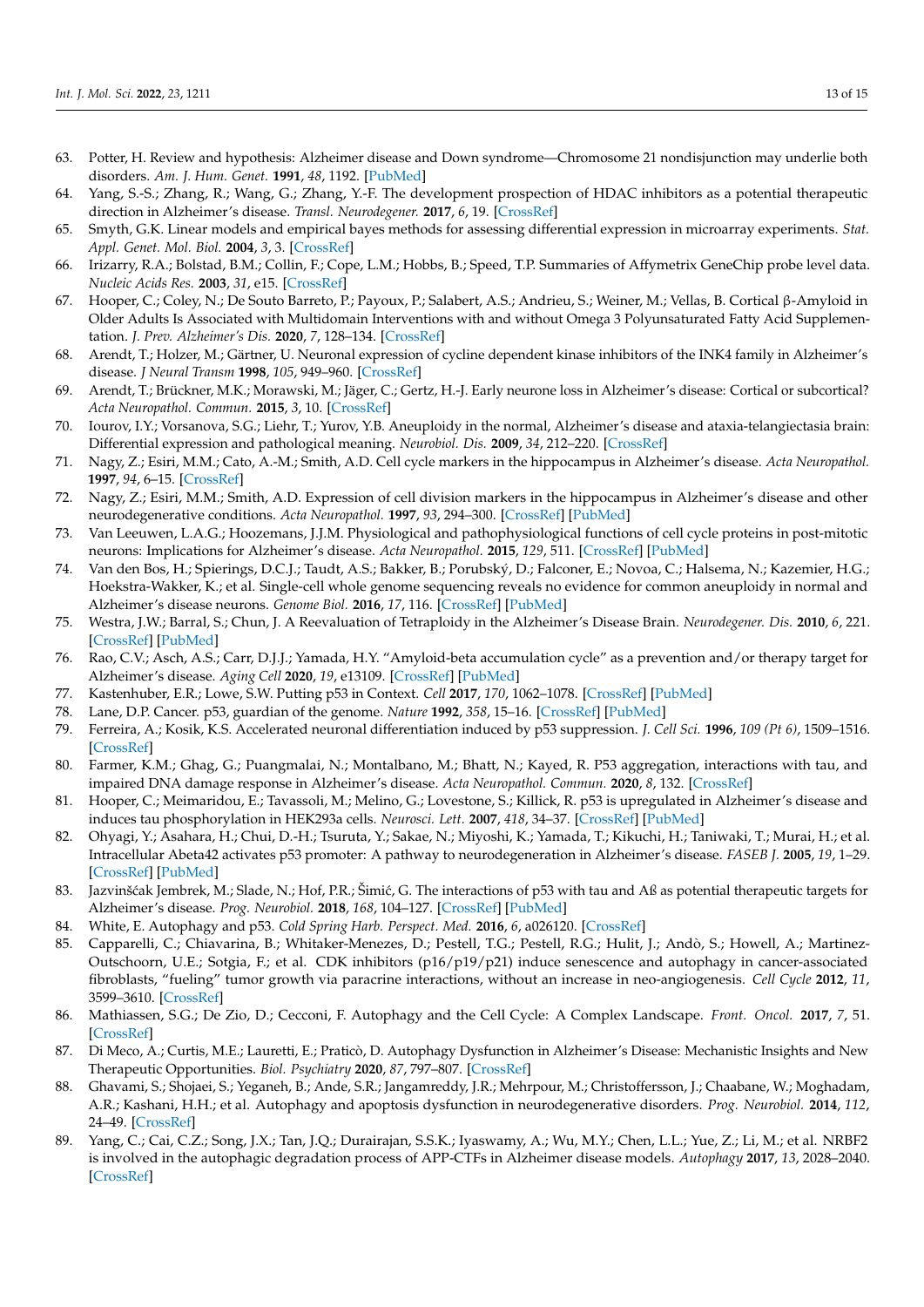- <span id="page-13-0"></span>90. Zhu, X.; Rottkamp, C.A.; Raina, A.K.; Brewer, G.J.; Ghanbari, H.A.; Boux, H.; Smith, M.A. Neuronal CDK7 in hippocampus is related to aging and Alzheimer disease. *Neurobiol. Aging* **2000**, *21*, 807–813. [\[CrossRef\]](http://doi.org/10.1016/S0197-4580(00)00217-7)
- <span id="page-13-1"></span>91. Allnutt, A.B.; Waters, A.K.; Kesari, S.; Yenugonda, V.M. Physiological and Pathological Roles of Cdk5: Potential Directions for Therapeutic Targeting in Neurodegenerative Disease. *ACS Chem. Neurosci.* **2020**, *11*, 1218–1230. [\[CrossRef\]](http://doi.org/10.1021/acschemneuro.0c00096) [\[PubMed\]](http://www.ncbi.nlm.nih.gov/pubmed/32286796)
- 92. Leggio, G.M.; Catania, M.V.; Puzzo, D.; Spatuzza, M.; Pellitteri, R.; Gulisano, W.; Torrisi, S.A.; Giurdanella, G.; Piazza, C.; Impellizzeri, A.R.; et al. The antineoplastic drug flavopiridol reverses memory impairment induced by Amyloid-ß1-42 oligomers in mice. *Pharmacol. Res.* **2016**, *106*, 10–20. [\[CrossRef\]](http://doi.org/10.1016/j.phrs.2016.02.007) [\[PubMed\]](http://www.ncbi.nlm.nih.gov/pubmed/26875816)
- <span id="page-13-3"></span>93. Malhotra, N.; Gupta, R.; Kumar, P. Pharmacological relevance of CDK inhibitors in Alzheimer's disease. *Neurochem. Int.* **2021**, *148*, 105115. [\[CrossRef\]](http://doi.org/10.1016/j.neuint.2021.105115) [\[PubMed\]](http://www.ncbi.nlm.nih.gov/pubmed/34182065)
- 94. Senderowicz, A. Flavopiridol: The first cyclin-dependent kinase inhibitor in human clinical trials. *Investig. New Drugs* **1999**, *17*, 313–320. [\[CrossRef\]](http://doi.org/10.1023/A:1006353008903) [\[PubMed\]](http://www.ncbi.nlm.nih.gov/pubmed/10665481)
- 95. Wilkaniec, A.; Gąssowska-Dobrowolska, M.; Strawski, M.; Adamczyk, A.; Czapski, G.A. Inhibition of cyclin-dependent kinase 5 affects early neuroinflammatory signalling in murine model of amyloid beta toxicity. *J. Neuroinflamm.* **2018**, *15*, 1. [\[CrossRef\]](http://doi.org/10.1186/s12974-017-1027-y)
- <span id="page-13-2"></span>96. Zhang, X.; Hernandez, I.; Rei, D.; Mair, W.; Laha, J.K.; Cornwell, M.E.; Cuny, G.D.; Tsai, L.-H.; Steen, J.A.J.; Kosik, K.S. Diaminothiazoles Modify Tau Phosphorylation and Improve the Tauopathy in Mouse Models. *J. Biol. Chem.* **2013**, *288*, 22042. [\[CrossRef\]](http://doi.org/10.1074/jbc.M112.436402)
- <span id="page-13-4"></span>97. Polyak, K. The p27Kip1 tumor suppressor gene: Still a suspect or proven guilty? *Cancer Cell* **2006**, *10*, 352–354. [\[CrossRef\]](http://doi.org/10.1016/j.ccr.2006.10.015) [\[PubMed\]](http://www.ncbi.nlm.nih.gov/pubmed/17097557)
- <span id="page-13-5"></span>98. McKay, L.K.; White, J.P. The AMPK/p27Kip1 Pathway as a Novel Target to Promote Autophagy and Resilience in Aged Cells. *Cells* **2021**, *10*, 1430. [\[CrossRef\]](http://doi.org/10.3390/cells10061430)
- <span id="page-13-6"></span>99. Andreu, Z.; Khan, M.A.; González-Gómez, P.; Negueruela, S.; Hortigüela, R.; Emeterio, J.S.; Ferrón, S.R.; Martínez, G.; Vidal, A.; Fariñas, I.; et al. The Cyclin-Dependent Kinase Inhibitor p27kip1 Regulates Radial Stem Cell Quiescence and Neurogenesis in the Adult Hippocampus. *Stem Cells* **2015**, *33*, 219–229. [\[CrossRef\]](http://doi.org/10.1002/stem.1832)
- <span id="page-13-7"></span>100. Hörster, H.; Garthe, A.; Walker, T.L.; Ichwan, M.; Steiner, B.; Khan, M.A.; Lie, D.C.; Nicola, Z.; Ramirez-Rodriguez, G.; Kempermann, G. p27kip1 Is Required for Functionally Relevant Adult Hippocampal Neurogenesis in Mice. *Stem Cells* **2017**, *35*, 787–799. [\[CrossRef\]](http://doi.org/10.1002/stem.2536)
- <span id="page-13-8"></span>101. Doetsch, F.; Verdugo, J.M.-G.; Caille, I.; Alvarez-Buylla, A.; Chao, M.V.; Casaccia-Bonnefil, P. Lack of the Cell-Cycle Inhibitor p27Kip1 Results in Selective Increase of Transit-Amplifying Cells for Adult Neurogenesis. *J. Neurosci.* **2002**, *22*, 2255. [\[CrossRef\]](http://doi.org/10.1523/JNEUROSCI.22-06-02255.2002) [\[PubMed\]](http://www.ncbi.nlm.nih.gov/pubmed/11896165)
- <span id="page-13-9"></span>102. Gil-Perotin, S.; Haines, J.D.; Kaur, J.; Marin-Husstege, M.; Spinetta, M.J.; Kim, K.-H.; Duran-Moreno, M.; Schallert, T.; Zindy, F.; Roussel, M.F.; et al. Roles of p53 and p27Kip1 in the regulation of neurogenesis in the murine adult subventricular zone. *Eur. J. Neurosci.* **2011**, *34*, 1040–1052. [\[CrossRef\]](http://doi.org/10.1111/j.1460-9568.2011.07836.x) [\[PubMed\]](http://www.ncbi.nlm.nih.gov/pubmed/21899604)
- <span id="page-13-10"></span>103. James, M.K.; Ray, A.; Leznova, D.; Blain, S.W. Differential Modification of p27Kip1 Controls Its Cyclin D-cdk4 Inhibitory Activity. *Mol. Cell. Biol.* **2008**, *28*, 498. [\[CrossRef\]](http://doi.org/10.1128/MCB.02171-06) [\[PubMed\]](http://www.ncbi.nlm.nih.gov/pubmed/17908796)
- <span id="page-13-11"></span>104. Bencivenga, D.; Stampone, E.; Roberti, D.; Della Ragione, F.; Borriello, A. p27 Kip1, an Intrinsically Unstructured Protein with Scaffold Properties. *Cells* **2021**, *10*, 2254. [\[CrossRef\]](http://doi.org/10.3390/cells10092254)
- <span id="page-13-12"></span>105. Tsytlonok, M.; Hemmen, K.; Hamilton, G.; Kolimi, N.; Felekyan, S.; Seidel, C.A.M.; Tompa, P.; Sanabria, H. Specific Conformational Dynamics and Expansion Underpin a Multi-Step Mechanism for Specific Binding of p27 with Cdk2/Cyclin A. *J. Mol. Biol.* **2020**, *432*, 2998–3017. [\[CrossRef\]](http://doi.org/10.1016/j.jmb.2020.02.010)
- <span id="page-13-13"></span>106. Cheng, M.; Sexl, V.; Sherr, C.J.; Roussel, M.F. Assembly of cyclin D-dependent kinase and titration of p27Kip1 regulated by mitogen-activated protein kinase kinase (MEK1). *Proc. Natl. Acad. Sci. USA* **1998**, *95*, 1091. [\[CrossRef\]](http://doi.org/10.1073/pnas.95.3.1091)
- <span id="page-13-14"></span>107. Akagawa, R.; Nabeshima, Y.I.; Kawauchi, T. Alternative Functions of Cell Cycle-Related and DNA Repair Proteins in Post-mitotic Neurons. *Front. Cell Dev. Biol.* **2021**, *9*, 753175. [\[CrossRef\]](http://doi.org/10.3389/fcell.2021.753175)
- <span id="page-13-15"></span>108. Jaiswal, S.; Sharma, P. Role and regulation of p27 in neuronal apoptosis. *J. Neurochem.* **2017**, *140*, 576–588. [\[CrossRef\]](http://doi.org/10.1111/jnc.13918)
- <span id="page-13-16"></span>109. Abbastabar, M.; Kheyrollah, M.; Azizian, K.; Bagherlou, N.; Tehrani, S.S.; Maniati, M.; Karimian, A. Multiple functions of p27 in cell cycle, apoptosis, epigenetic modification and transcriptional regulation for the control of cell growth: A double-edged sword protein. *DNA Repair* **2018**, *69*, 63–72. [\[CrossRef\]](http://doi.org/10.1016/j.dnarep.2018.07.008)
- <span id="page-13-17"></span>110. Serres, M.P.; Zlotek-Zlotkiewicz, E.; Concha, C.; Gurian-West, M.; Daburon, V.; Roberts, J.M.; Besson, A. Cytoplasmic p27 is oncogenic and cooperates with Ras both in vivo and in vitro. *Oncogene* **2011**, *30*, 2846–2858. [\[CrossRef\]](http://doi.org/10.1038/onc.2011.9)
- <span id="page-13-18"></span>111. Zheng, Y.-L.; Li, B.-S.; Rudrabhatla, P.; Shukla, V.; Amin, N.D.; Maric, D.; Kesavapany, S.; Kanungo, J.; Pareek, T.K.; Takahashi, S.; et al. Phosphorylation of p27Kip1 at Thr187 by Cyclin-dependent Kinase 5 Modulates Neural Stem Cell Differentiation. *Mol. Biol. Cell* **2010**, *21*, 3601. [\[CrossRef\]](http://doi.org/10.1091/mbc.e10-01-0054) [\[PubMed\]](http://www.ncbi.nlm.nih.gov/pubmed/20810788)
- 112. Cassimere, E.K.; Mauvais, C.; Denicourt, C. p27Kip1 Is Required to Mediate a G1 Cell Cycle Arrest Downstream of ATM following Genotoxic Stress. *PLoS ONE* **2016**, *11*, e0162806. [\[CrossRef\]](http://doi.org/10.1371/journal.pone.0162806) [\[PubMed\]](http://www.ncbi.nlm.nih.gov/pubmed/27611996)
- <span id="page-13-19"></span>113. Cuadrado, M.; Gutierrez-Martinez, P.; Swat, A.; Nebreda, A.R.; Fernandez-Capetillo, O. p27kip1 stabilization is essential for the maintenance of cell cycle arrest in response to DNA damage. *Cancer Res.* **2009**, *69*, 8726. [\[CrossRef\]](http://doi.org/10.1158/0008-5472.CAN-09-0729) [\[PubMed\]](http://www.ncbi.nlm.nih.gov/pubmed/19843869)
- <span id="page-13-20"></span>114. Godin, J.D.; Thomas, N.; Laguesse, S.; Malinouskaya, L.; Close, P.; Malaise, O.; Purnelle, A.; Raineteau, O.; Campbell, K.; Fero, M.; et al. p27Kip1 Is a Microtubule-Associated Protein that Promotes Microtubule Polymerization during Neuron Migration. *Dev. Cell* **2012**, *23*, 729–744. [\[CrossRef\]](http://doi.org/10.1016/j.devcel.2012.08.006)